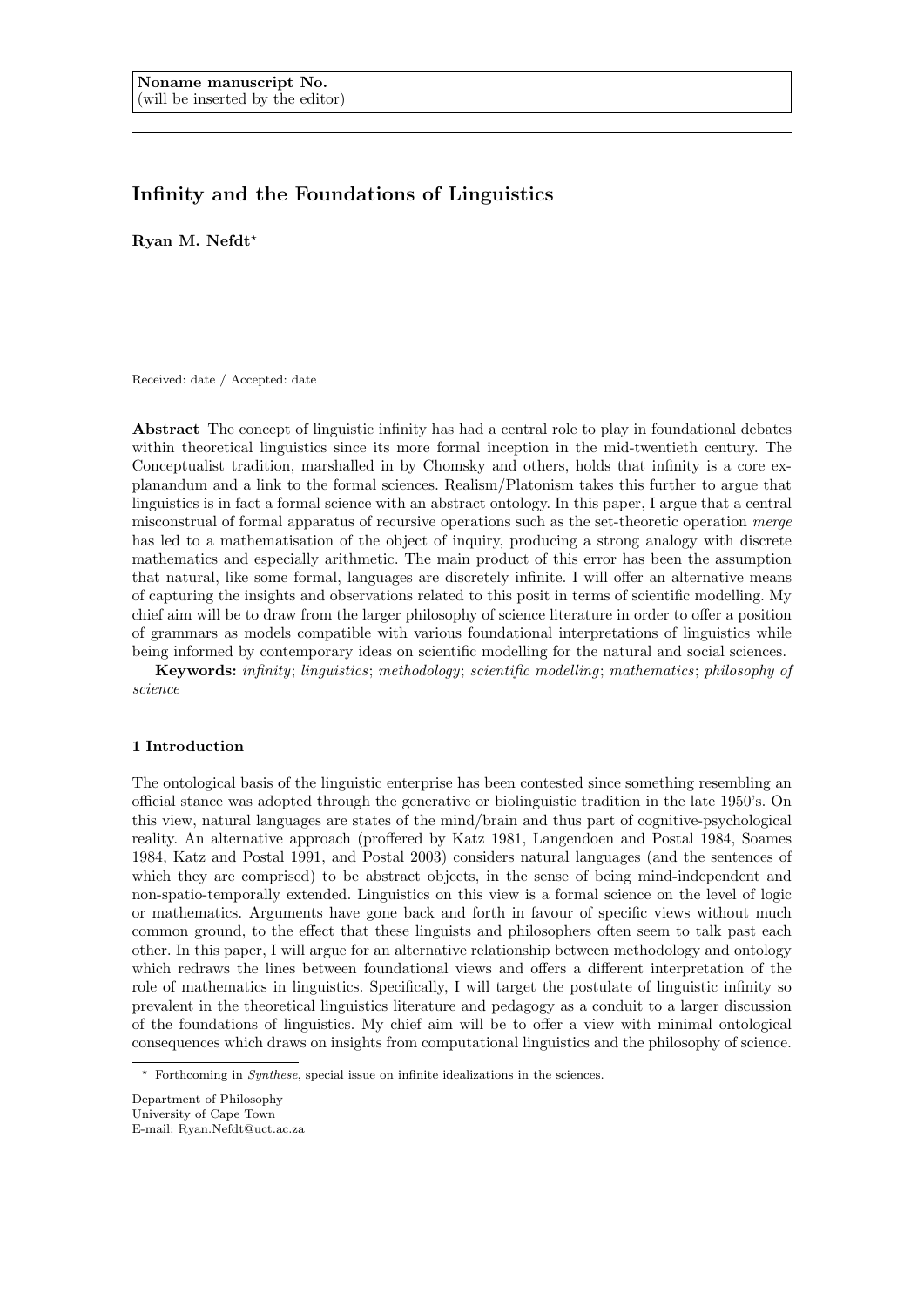I shall first identify the problem of 'mathematisation' as I see it in section 2. In section 6, I introduce a framework in terms of three grades of mathematical involvement for the grammars of linguistic theory. These grades involve the methodological attitudes linguists take towards their grammars. More specifically, the grades correspond to possible positions on the nature of the mathematical apparatus used in the grammar and its relation to the nature of natural language itself. I will show that infinity claims only cause problems for the last two grades. Nevertheless, although each grade has its own set of difficulties, I suggest that the first grade of involvement offers us the most neutral and reasonable approach to linguistic methodology (while avoiding certain issues within its ontology).

# 2 The Mathematisation of Natural Language

## 2.1 Formalisation, Mathematisation and Conservativeness

I begin this section with a distinction. The distinction is between the concepts of formalisation and mathematisation respectively. Formalisation is the familiar tool of simplifying natural structures or phenomena for the purpose of making them more amenable to precise characterisation, often in terms of the language of first-order logic. This tool is certainly wide-spread in linguistics and philosophy. Mathematisation, on the other hand, can be seen as the process of rendering natural phenomena into mathematical structures or entities by either formal modelling, analogy or alleged proof. It marks an ontological shift in the target system (or sometimes omission of the target altogether). In other words, it approaches the subject matter of linguistics as a mathematical puzzle capable of precise mathematical characterisation and resolution without an attempt to interpret any features back into the target system. In what follows I shall argue, for instance, that an example of the formalisation is the use of lambda abstraction as a means of variable binding and functional application in semantics. While an example of mathematisation is present in the assumption of discrete infinity of natural language.

In this section, I want to provide some details concerning the concept of mathematisation, specifically within the context of the linguistic project. The concept will remain in the background of most of the discussion to follow. Unfortunately, it has not received any proper definition, despite some scattered usage across reflective theoretical work in the philosophy of science. I will provide a working definition for present purposes. This characterisation should not be considered definitive but rather illustrative. For the sake of contrast, I will begin with the more familiar concept of formalisation.

The concept and technique of formalisation, its features and fecundity have been addressed in philosophy, logic and other fields. In general, despite cautionary tales, formalisation is considered benign and mostly useful. As Pullum (2013) states "formalization is the use of appropriate tools from mathematics and logic to enhance explicitness of theories [...] Any theoretical framework stands to benefit from having its content formalized" (493). One important feature of formalisation is conservativeness, a property which received a more controversial treatment in Field (1980) and the mathematical nominalism with which it came. Contrary to popular indispensability arguments as to the essential place of mathematics within the natural sciences, Field proposed a thoroughgoing fictionalism about mathematical entities related to the concept of conservativeness given below.

A mathematical theory  $S$  is *conservative* if, for any nominalistic assertion  $A$  and any body of such assertions N, A is not a consequence of  $N+S$  unless A is a consequence of N alone (Field, 1985: 240).

The basic idea is that nothing that can be proven with mathematics cannot be proven without it within scientific investigation. Whether or not this principle holds or can be shown to hold for the relationship between mathematics and the sciences remains to be seen (see Shapiro 1983, 1997). However, formalisation is certainly conservative in the way discussed above. Formal languages are devices used for the representation and abbreviation of an intended target domain. As the term suggests, the technique is meant to home in on the "form" of a problem and highlight the relations in a non-obfuscating manner. In fact, formalisation is related to an emphasis on a syntactic analysis of mathematical and scientific discourse, initially proposed in the philosophical project that came along with Hilbert's programme in the first half of the 20th century.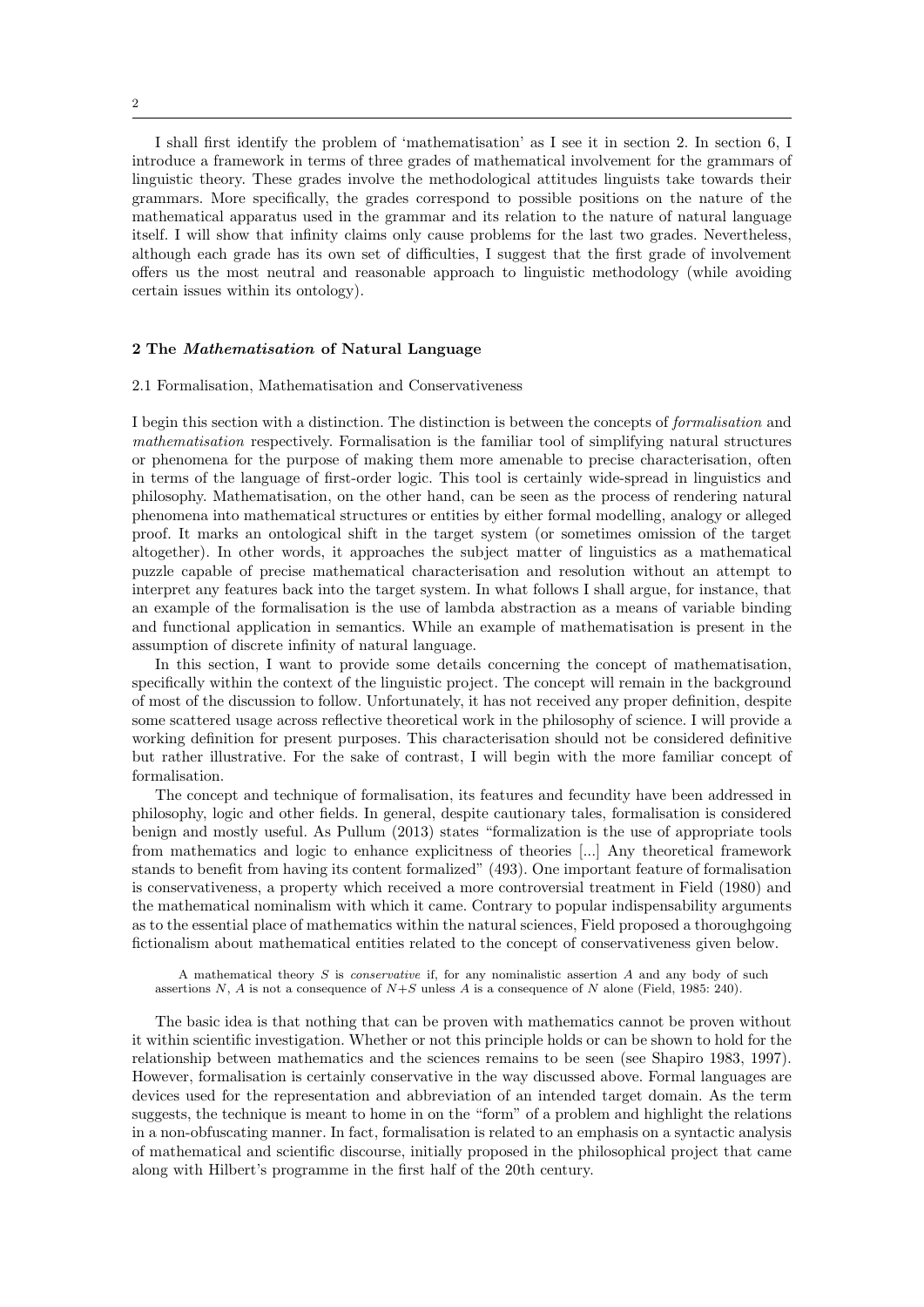# 2.2 Hilbert, Bar-Hillel and Chomsky

The beginnings of linguistics in the 20th century owe much to Hilbert's programme and Formalism in the philosophy of mathematics. The issue of mathematical infinity preoccupied these philosophers and mathematicians and I will argue left this preoccupation with the linguists who inherited its intellectual history.

For Formalists, like Hilbert, mathematics was not a pre-interpreted theory of some extraphysical or mental reality but rather an uninterpreted calculus of symbols, the manipulation of which yields structures capable of later interpretation.

Every science takes its starting point from a sufficiently coherent body of facts given. It takes the form, however, only by *organizing* this body of facts. This organization takes place through the *axiomatic method*, i.e. one constructs a logical structure of concepts so that the relationships between the concepts correspond to relationships between the facts to be organized (Hilbert, 1899 [2004]: 540).

Hilbert's axiomatic method was based on a concept of implicit definition. For example, unlike the axiomatics of Euclid which involved explicit definition of geometric terms such as a point being defined as "extensionless" or the like, Hilbert's axioms introduced implicit definition directed toward the goal of divorcing theory from intuition (although intuitions might still play a motivating role for the axioms). As Shapiro puts it "geometry was becoming less the science of space or spacetime, and more the formal study of certain structures" (2005: 63). The idea is that lines and points are to be defined purely in terms of the axioms of geometry and furthermore anything that fulfills the conditions set by the axioms will do equally well (what Shapiro calls "free-standing"). Nothing logico-conceptual is supposed to be given in advance of theory.

What separated Hilbert's programme from other versions of Formalism was a focus on finitary methods, an aspect which took on special significance for linguists in the early 20th century. A discussion of finitism or strict finitism would take us too far afield. Suffice to say, the beginnings of proof theory in mathematics incorporated a notion of consistency paired with existence and a distinct axiomatic approach coupled with the implicit definition of core concepts. The full fruition of this project could not be achieved since the consistency of arithmetic could not be proven through finitary means (thanks to Gödel's incompleteness result).<sup>1</sup>

Nevertheless, Hilbert's axiomatic method had a profound effect on the scientific community. An effect which did not go unfelt within the linguistic community at the time. Early 20th century linguistics saw the anthropological goals of figures such as Sapir and Whorf take on a secondary role to the rigour of mathematical methodology.

[D]uring the 1930s and 1940s other developments in the theory of logical syntax occurred, which were ultimately to have profound implications for linguistic research, and the starting point was usually Hilbert's proof theory, which seemed to imply the meaning-less syntactic manipulations could suffice to resolve a whole range of epistemological problems (Tomalin, 2006: 89).

Bloomfield was among the first to embrace this approach to linguistics. In the spirit of the clarification of confusion, the identification of errors and the general precisification of the field, Bloomfield proposed the axiomatic method as its chief tool of investigation. Unfortunately, logical positivism and its circumscribed philosophical agenda also crept into Bloomfieldian linguistics. Meanings and any mental characterisation were anathema to early linguists. Formal syntax, just as the propositional or predicate calculus, was a more secure footing upon which to base the scientific study of language. Thus, the mathematical foundations became firmly entrenched.

One of the first sights of the application of recursive techniques or proof-theory in modern linguistics was in a paper by Bar-Hillel in 1953. Bar-Hillel attempted to extend the use of formal recursive techniques beyond the purely mathematical. By taking English as the metalanguage and French as the object language, he recursively redefined the basic parts of speech (noun, verb, etc) in order to establish a mathematical two-part recursive definition of a "proper" or grammatical French sentence.

Bar-Hillel's use of recursive definitions to analyse the structure of sentences in natural language can be viewed as one manifestation of this pervasive desire for the mathematisation of syntactic analysis, which became such a characteristic feature of certain kinds of linguistic research in the mid-twentieth century (Tomalin, 2006: 67).

<sup>1</sup> However, the incompleteness proof did not destroy proof theory itself. Gentzen developed a proof-theoretic approach without the limitations of the Hilbert programme and finitism in full view of Gödel's incompleteness. His more specific aim was to prove the consistency of logical deduction within arithmetic.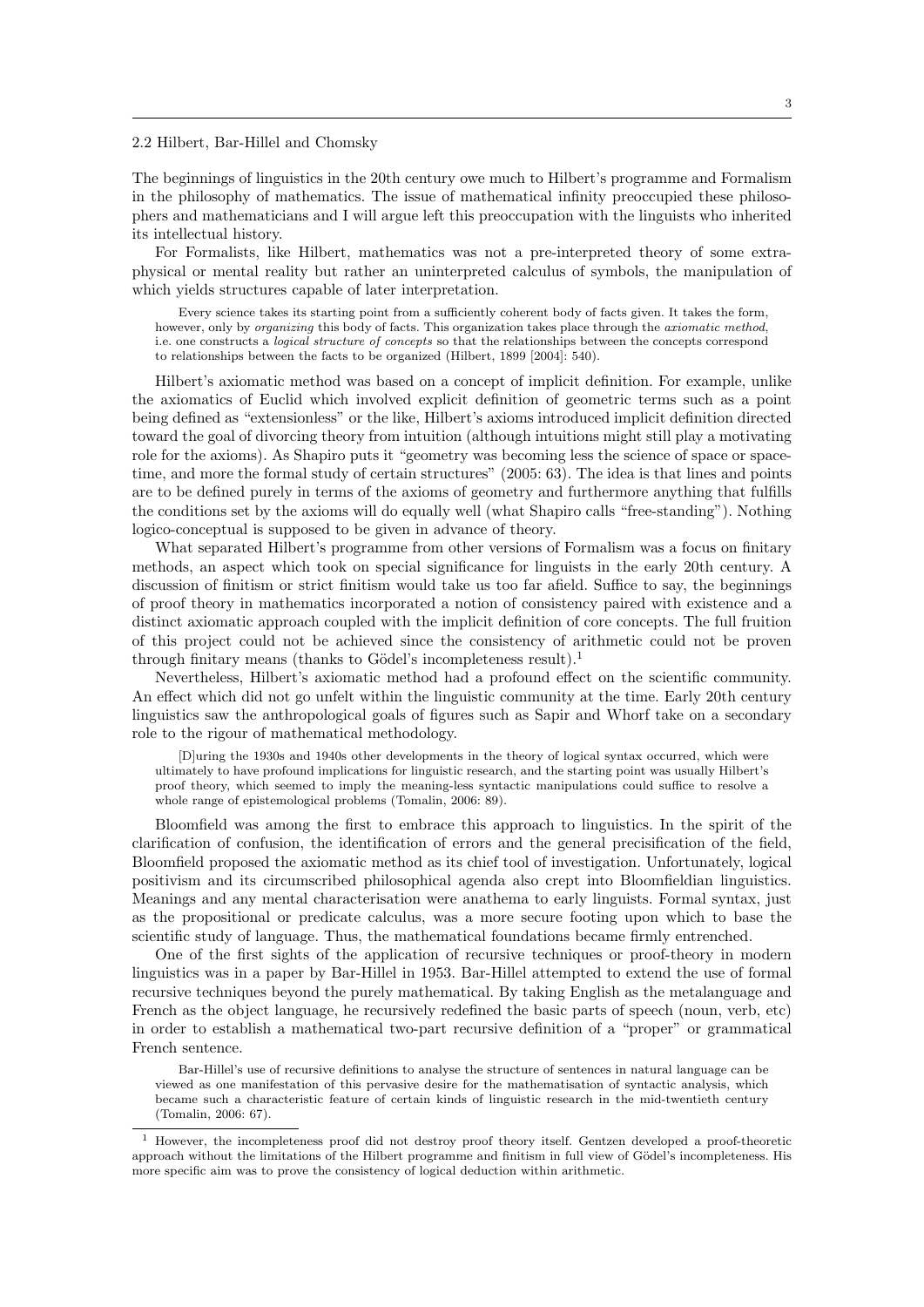This result did not go unnoticed by Chomsky. With this methodology came a movement away from empirical discovery procedures (the likes of which his mentor Harris had been after) toward mathematical precision and specification of evaluation procedures. This move was similar to one attributed to Hilbert in his axiomatic treatment of geometry, based not on spatial considerations, but pure mathematical structure arrived at through implicit definition. In the same way, geometry and linguistics can be thought to be motivated by intuition, but their study is ultimately tied up with mathematical investigation.<sup>2</sup> Continuing with the theme of mathematisation, Peregrin (1995) describes Chomsky's contribution in the following way.

Chomsky's novum was that he proposed organizing the rules into a hierarchical system allowing the systematical generation, and basing all this upon setting up of the grammar as a real mathematical structure. Such a mathematization entailed an exceptional increase of rigour and perspicuity and, moreover, it led to the development of a metatheory, investigating into the formal properties of grammars (e.g. their relative strengths) (88).

Although, Hilbert, Bloomfield and Bar-Hillel all had an influence on the mathematical trajectory of the field. Chomsky's "novum" was more directly inspired by the work of Emil Post and the mathematisation of syntactic structure. I will briefly touch on this aspect of early generative grammar in the next section. The metatheory alluded to by Peregrin is captured in the field of formal language theory (FLT) which has since Chomsky's early work been dominated by generative (proof-theoretic) mathematics.

We do not have the space to enter into a protracted discussion of FLT here. A few details should suffice. This issue is relevant for why cardinality concerns have shaped the foundations of linguistics as they have. FLT involves the mathematical characterisation of classes of formal languages. A formal language, in this sense, is a set of sequences of strings over a finite vocabulary. The members of this set vary according the field to which we apply formal language theory, i.e. words if we are talking about natural languages or states if we are talking about programming languages etc. Furthermore, in formal language theory we are concerned with the finite ways in which these languages can be described, "FLT deals with formal languages (= sets of strings) that can be defined by finite means, even if the language itself is infinite" (Jäger and Rogers, 2012: 1957). This is usually done by means of formal grammars (i.e. sets of rules by which we construct well-formed sentences or answer the membership problem for a class of structures). The linguistic side of FLT is directed towards the goal of describing the various constructions of natural language syntax in terms of the class of formal languages in the hierarchy of such languages that best captures it.

# 2.3 Mathematisation in the other sciences

The practice of mathematisation is by no means idiosyncratic to the development of linguistic theory. In the natural sciences too, problems are often approached with a certain sort of mathematical transmogrification. As early as Galileo, the natural world has been considered amenable to precise mathematical characterisation. Considering the observable phenomenon of free falling objects, a pattern emerges between distance and time (i.e. distance is proportional to time squared). It does not, however, suffice to merely describe this pattern in plain language.

The mathematisation of the problem consists in our being able to specify the relation between distance and time in a precise way, a specification that is not possible using qualitative language. But note here that the relation between the qualitative concepts of distance and time plays an important role in what we call the 'mathematisation' of the problem [...] What is interesting, however, is that from the uses of mathematics as a type of tool for reconstruction emerges a representational framework with a life of its own (Morrison, 2015: 2-3).

Other examples include the technique of the thermodynamic limit in particle physics. In order to explain the breakdown of electromagnetic gauge invariance, physicists help themselves to the

<sup>&</sup>lt;sup>2</sup> I will return to this analogy in section 8. On the philosophical side, I think that mathematisation is related to the treatment of the rules posited initially for the sake of modelling a phenomenon and then eventually for their own sake. A similar Wittgensteinian diagnosis of the issue within the context of the foundations of linguistics can be found in Wright (1989). Simply put, it is a problem of rule-following. The problem of mathematisation can essentially be viewed as the progression and instantiation of the myth of the autonomy of rules or "the image of a rule as a rail laid to infinity" (Wright, 1989: 238).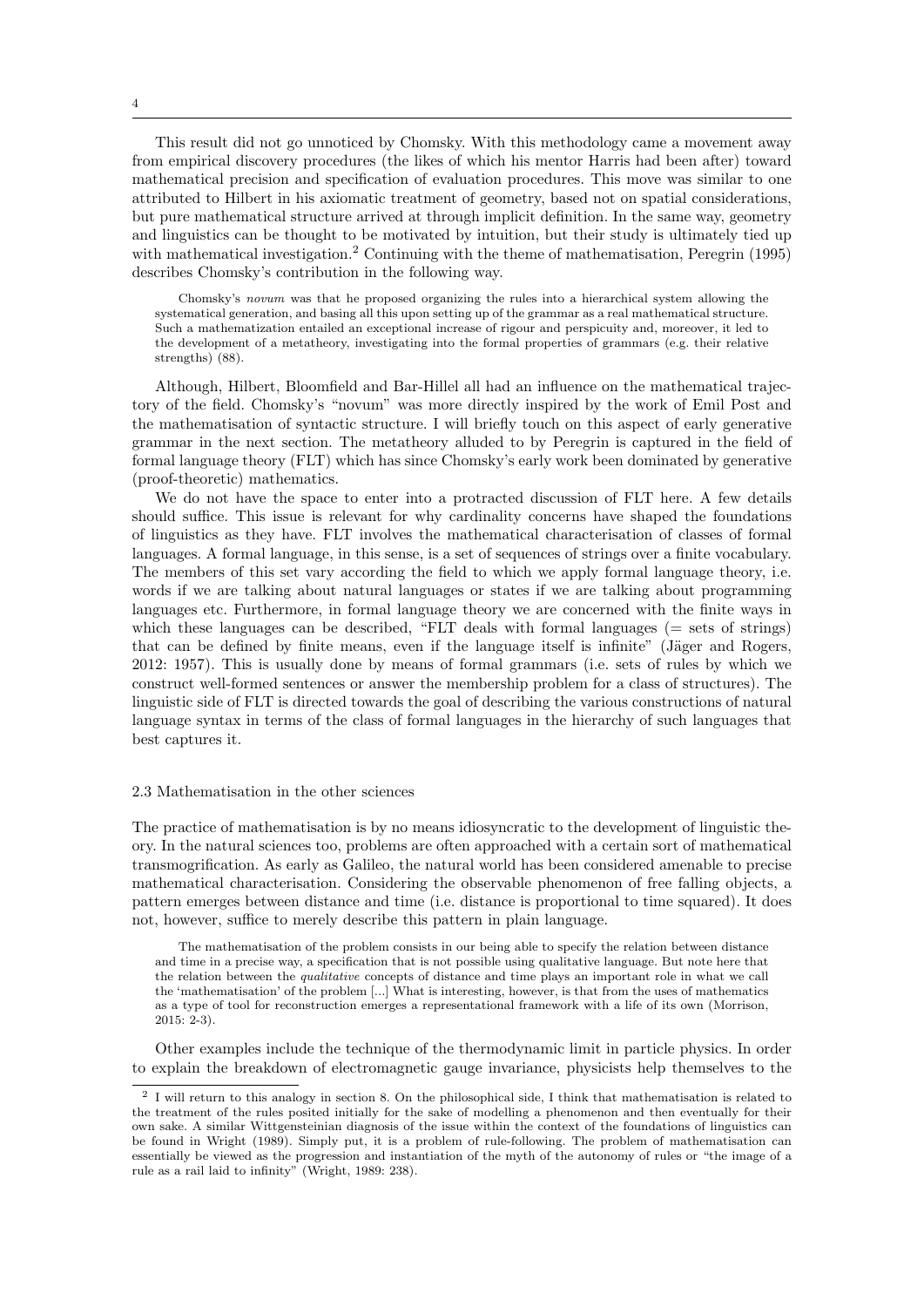notion of a phase transition. Phase transitions involve a thermodynamic limit or "in other words, we need to assume that a system contains infinite particles in order to explain, understand, and make predictions about the behaviour of a real, finite system" (Morrison, 2015: 27). Similar techniques are used in population genetics in which the mathematisation of finite real populations results in models of infinite populations and their properties. In some of these cases, such as the field of mathematical physics, the line between mathematics and the natural world is irrevocably blurred.

One key difference, however, between mathematisation in the natural sciences and linguistics is that the mathematics is treated as a modelling tool in the latter and an explanandum in the former, especially in the case of infinity. Let this serve as an introduction to the concept which will be developed through the grades of involvement in section 6. In the next section, we will move on to the mathematical approach which underlies Chomsky's seminal Syntactic Structures and the methodological traces it left behind in the ensuing field of linguistics.

#### 3 Infinity and The Legacy of Syntactic Structures

Though often unappreciated, the work of Emil Post has had a profound effect on the field of linguistics (see Pullum 2011 for further discussion). Chomsky's Syntactic Structures (1957) (and other papers at the time such as his 1956b) offers a distinctly proof theoretic approach to the idea of a grammar or rule-based production system. A Post canonical production system is a just a tuple  $\langle A, I, R \rangle$  with a finite vocabulary A or "axioms", a set of initial words I (disjoint from A) and a finite set of transformations or production rules  $R$  (these are binary relations) (each of which has an antecedent x and consequent y such that  $(x, y) \in R$  which ensures that there are no free variables in the consequent that are not in the antecedent). This system resembles familiar natural deduction systems in propositional and predicate logic. If you want to prove a specific conjecture, you start with the members of A and derive the conjecture *via* repeated application of R. "In particular, [Post] developed a generative characterization of the recursively enumerable (r.e.) sets, and later laid the foundations of recursive function theory" (Pullum, 2011: 280). In so doing, he provided a formalism for modelling the concept of a logical proof. In a sense, this provides a proof procedure for discovering the strings or formal language "generated" by a given system of rules (on a finite alphabet or vocabulary). In addition, Post canonical systems are Turing complete i.e. belong to the same class as Turing machines.

It is not surprising that the mechanism of a Post production system became central to the concept of a generative grammar used in linguistics. Chomsky (1957: 22) defines  $[\Sigma, F]$  grammars in the following way:

 $[\Sigma, F]$ Grammar: Each such grammar is defined by a finite set  $\Sigma$  of initial strings and a finite set F of "instruction formulas" of the form  $X \to Y$  interpreted: "rewrite X as Y".

From these (and earlier) insights, formal language theory was born. As we saw above, FLT is the abstract theory of syntax in which languages are viewed as sets of strings without semantic content. For Chomsky, a  $[\Sigma, F]$  grammar (or generative grammar) is a system of rewrite rules on sets of terminal (or words) and non-terminal strings (or phrasal categories). Syntactic Structures suggests a proof that the syntax of natural language cannot be captured by a specific kind of formal language (a regular or finite-state language), although this result is technically never proven (and later developments such as Shieber (1985) prove that the more complex phrase-structure grammars are also inadequate for some languages).

A central insight, namely that the linguistic capacity of language users is unbounded, is what led Chomsky to develop the mathematical analogue of a computational system in order to represent this phenomenon. Lobina (2014) claims that Chomsky adopted this position at a time when the terms "computation" and "recursion" were used interchangeably and this might explain his insistence of the centrality of recursion within linguistics itself.<sup>3</sup> The idea that natural language syntax could be represented by recursive rule systems or as computational devices was not completely

<sup>3</sup> Although as early as Syntactic Structures, Chomsky distinguishes between recursion and computation in constructing a non-recursive grammar of a small fragment of English. I thank an anonymous referee for pointing this out to me.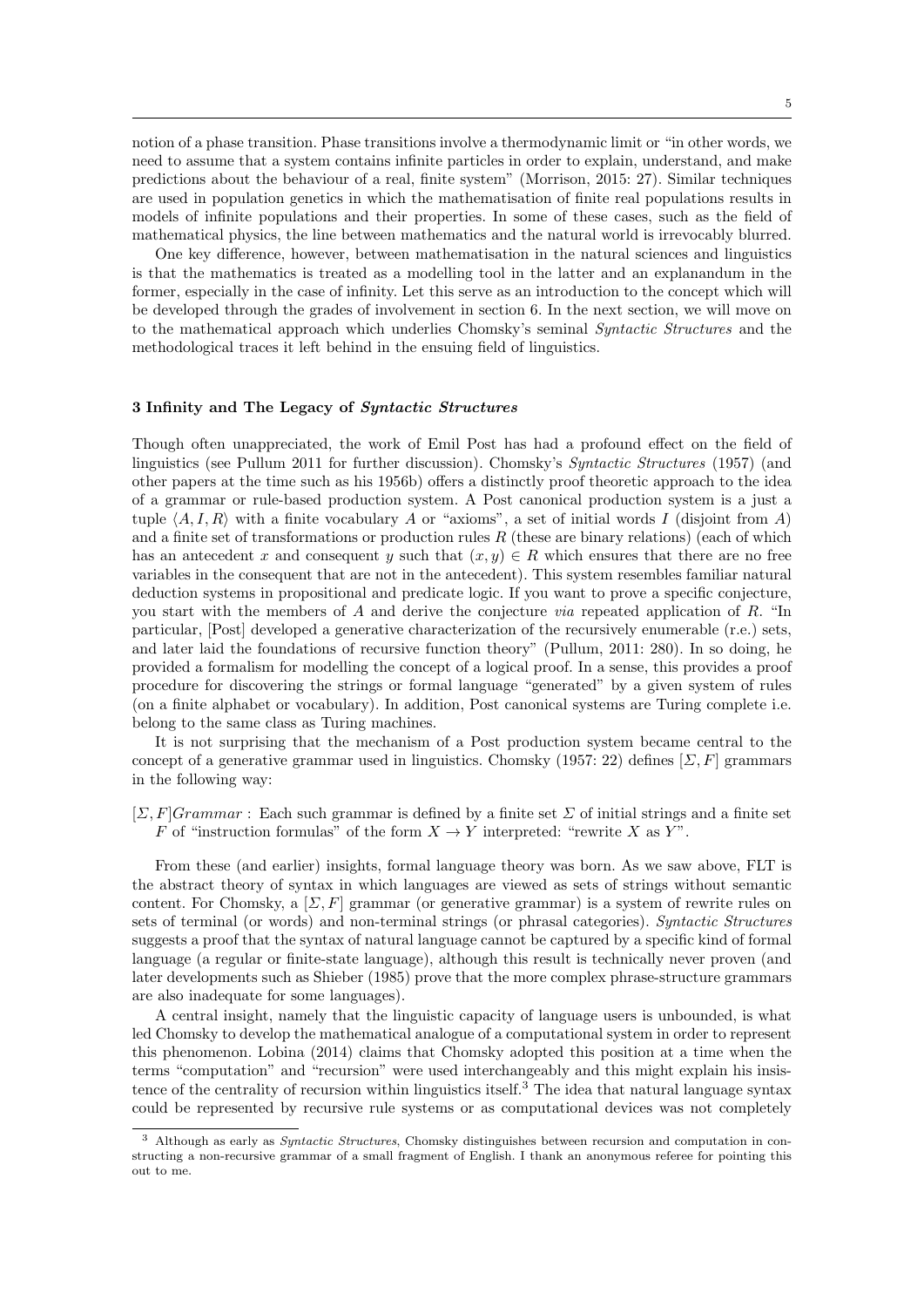novel as we saw with Bar-Hillel.<sup>4</sup> Chomsky's early work emphasised the need for greater precision which ultimately lead to linguists or mathematical linguists taking more interest in formal language theory, i.e. the mathematisation of syntax. However, mathematical linguists tend to restrict themselves to linguistically interesting or motivated investigation into the infinite classes of formal languages and their respective complexities. For instance, context-sensitive languages and regular languages are generally of little interest given that it is unlikely that natural language constructions can be found within these formal parameters (oversimplifying, the latter are too restrictive and the former too complex).

Whereas in formal language theory the use of sets can be viewed as an abstraction or convenience in some sense, within recursion theory sets (in terms of functions) are not optional. If recursion is assumed to be a feature of the natural landscape as opposed to merely a feature of our models, we move toward a more pervasive mathematisation.<sup>5</sup>

It is not my purpose to detail the developments of formal language theory or formal syntax here. The claim, which I hope to impress upon the reader, is that the beginnings of the generative or biolinguistic movement have nontrivial logical and mathematical foundations. The historiography of linguistics is a much more complex matter than I have shown in the previous two sections, where my intention was illustrative rather than comprehensive. Needless to say, Carnap, Goodman, Quine, Harris all deserve mention within a more complete story. However, such a task is beyond the scope of the present work (see Newmeyer (1996) for a generative approach and Tomalin (2006) for a more objective attempt).

It is important to mention, at this juncture, that the generative tradition in linguistics offered an approach to central aspects of natural language comprehension and production related to infinity that were previously unaccounted for, namely productivity, learnability and creativity. The tools of this restricted class of Post-canonical systems, i.e. generative grammars, allegedly provided insight into something that could not be approached without this mathematical apparatus, specifically the question of how a finite system could generate an infinite output (a key aspect of productivity, learnability and creativity on this account). Chomsky (2000) claims that the explanation of natural language creativity only became available with the advent of computability theory in the 20th century (and before then seemed like a contradictory property for a physical system to possess), or "[a]dvances in the formal sciences provided that understanding, making it feasible to deal with the problems constructively" (Chomsky, 1995: 4). Again, recursion commanded a central explanatory role in linguistic theory.

Hinzen and Uriagereka (2006) draw even stronger conclusions concerning the connection between linguistics and mathematics.

[T]he human language faculty poses much the same explanatory problems for contemporary physicalism as the mathematical faculty does (72).

and,

Chomsky's technical correlation between language and mathematics is also well-taken, given the biological isolation they both share as systems instantiating discrete infinity. However, if the latter can be abstracted from FL [faculty of language], just how much of mathematics is FL using to begin with? [...] Surely the successor function fits naturally into syntagmatics (84).

We shall return to this issue below, but for now suffice to say that the analogy between linguistics and mathematics goes deeper than just that of recursion and the successor function. The ensuing movement only added to the mathematical foundations of linguistics. The use of sets and functions have become ubiquitous in linguistic theory but the mathematical apparatus does not stop at these relatively benign tools of characterisation or formalisation. Along the way, recursion and discrete infinity somehow became in need of physical interpretation.

<sup>4</sup> The history of the term "recursion" in linguistics is extremely messy. Briefly, the idea is that recursive functions introduce a property of self-reference. This involves two steps. One which specifies the condition of termination of the recursion or the base case and the recursive step which reduces all other cases to the base. For some early attempts at formal definition, see Chomsky (1959) and Chomsky and Miller (1963) for an elaboration of the term language and recursion in linguistics. For a development of these ideas within recursive characterisations of particular linguistic constructions see Langendoen (2008).

<sup>5</sup> Notice, even Chomsky's famous (1956b) disavowal of the relevance of stochastic grammar formalisms, in which approximation through continuous mathematics is the goal, can be seen as motivated by mathematisation. The statistical methods of continuous mathematics do not generally make a mathematical object of the target domain but rather treat it as physical process capable of "approximate" characterisation.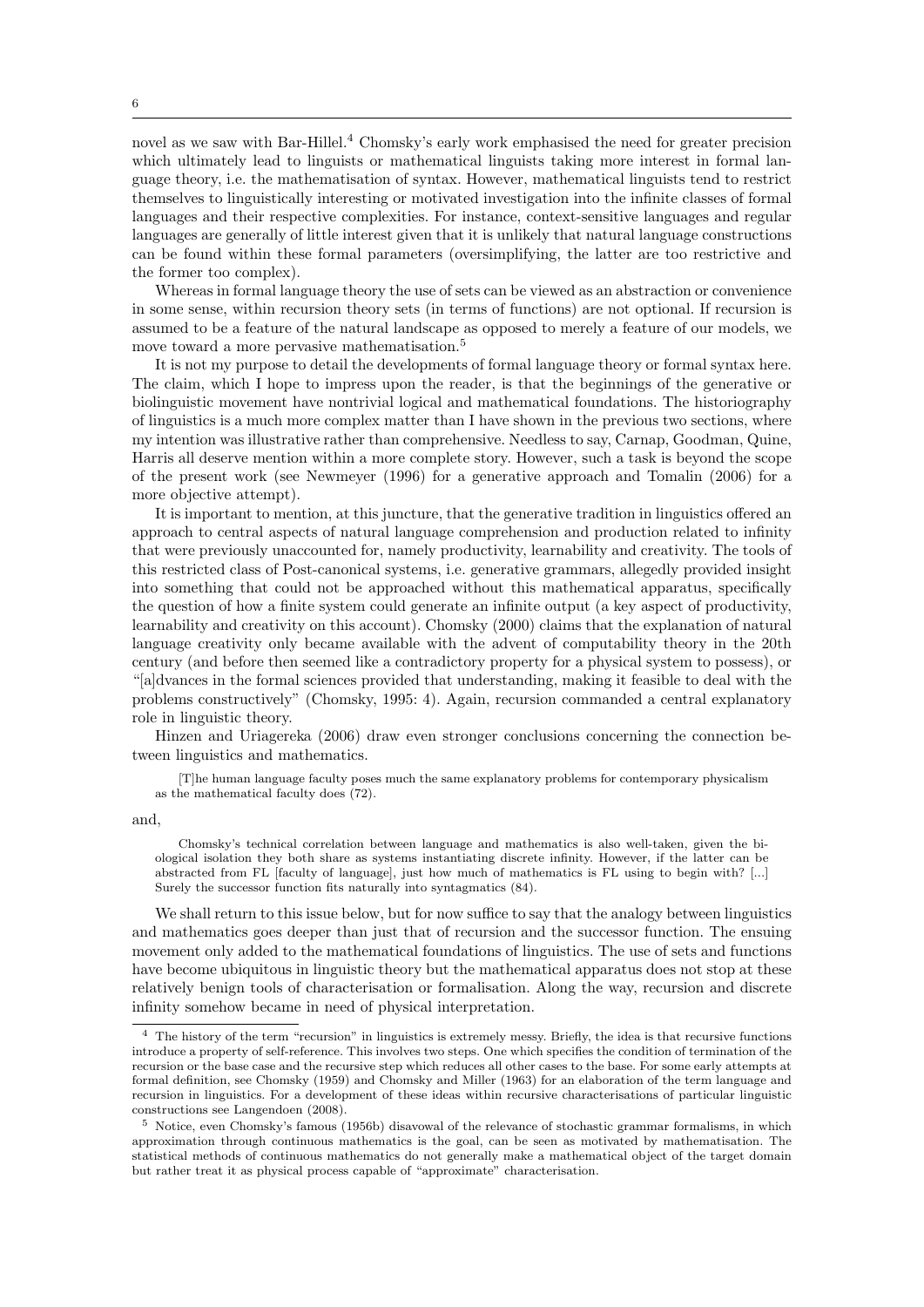On the other side of the fence, semantics was also undergoing mathematisation. Following the pioneering work of Lambek (1958), Montague famously stated that he "reject(s) the contention that an important theoretical difference exists between formal and natural language" (1970a: 188). In fact, this is a point (reiterated below) upon which he believed himself to be in agreement with Chomsky as evinced in 'Universal Grammar'.

There is in my opinion no important theoretical difference between natural languages and the artificial languages of logicians; indeed, I consider it possible to comprehend the syntax and semantics of both kinds of language within a single natural and mathematically precise theory. On this point I differ from a number of philosophers, but agree, I believe, with Chomsky and his associates. (Montague, 1970b [1976]: 222).

Indeed, according to Thomason (1974), Montague held syntax and semantics to be branches of mathematics. It is not clear that Chomsky and his associates explicitly held the view Montague attributes to them. Nevertheless, the idea which does seem attributable to generative linguists is that structures of natural language not only lend themselves to mathematical characterisation but moreover there is some "special" connection between the faculty of language and that of mathematics as they both "instantiate" a mathematical property, namely discrete infinity.

All approaches agree that a core property of FLN is recursion, attributed to narrow syntax in the conception [...] This capacity of FLN yields discrete infinity (a property that also characterizes the natural numbers) (Chomsky, Hauser and Fitch, 2002: 1571).

This aforementioned connection gets to the heart of the distinction between formalisation and mathematisation which I propose and hope to illuminate in the rest of the paper.

Whereas Syntactic Structures could be read as an application of discrete mathematics to language, opening up new vistas in the study of formal grammar, Aspects made clear that formalisation, and indeed the study of languages/grammars was not an end in itself. The goal was rather to reverse-engineer the structure of language to discover the mind that made it possible in the first place (Boeckx, 2015: 128).

Thus, if all of the grammars of natural language imply a discrete infinity of expressions, then this property is attributed to the language faculty by "reverse-engineering". Statements like these are the hallmark of mathematisation. We will return to these issues in later sections.

Before delving into the mathematical grades of involvement, which aim to make sense of mathematisation and infinite generalisation in linguistics, some brief details of contemporary linguistics are in order.

#### 4 I-Language and Grammar

On the dominant Conceptualist (or mentalist) view, linguistics is a branch of cognitive psychology and the foundations of linguistics proper (a term introduced in Katz and Postal 1991 to describe the job of the working linguist) are eventually to be subsumed by biology or neuroscience. A more general understanding is that linguistics constitutes the study of a biological system which is responsible for language generation. Therefore, it incorporates a physicalist ontology.

So what kind of thing is a language on this view? For a Conceptualism or mentalist it is psychological in nature, linked to the state of the so-called "language faculty".

We can take a language to be nothing other than a state of the language faculty [...] So let's take a language to be (say, Hindi or English or Swahili) a particular state attained by the language faculty. And to say that somebody knows a language, or has a language, is simply to say their language faculty is in that state (Chomsky, 2000b: 8).

Thus, all there is to a natural language is a state of the mind/brain. Here, language is identified with the linguistic competence in that language.

More importantly, a grammar is supposed to be a scientific theory of the mental behaviour or of the state that the language faculty is in (so different states for English, Mandarin, isiZulu etc.).

A better usage would be to restrict the term "grammar" to the theory of language, and to understand the language as what we may call "I-language" where "I" is to suggest "intensional" and "internalized" (Chomsky, 1990: 678).

The grammar thus describes a language which is "internalised" in the sense of being located in the mind and eventually the brain of the ideal speaker-listener and "intensional" in terms of a function that determines a restricted set of expressions or a "grammar" and not the entire discretely infinite faculty of language itself. Another word for the former characteristic is "individualistic" or nonrelational in the sense of possessing properties that depend on or are related to only internal mental features of the language-user (see Ludlow 2011 for further discussion).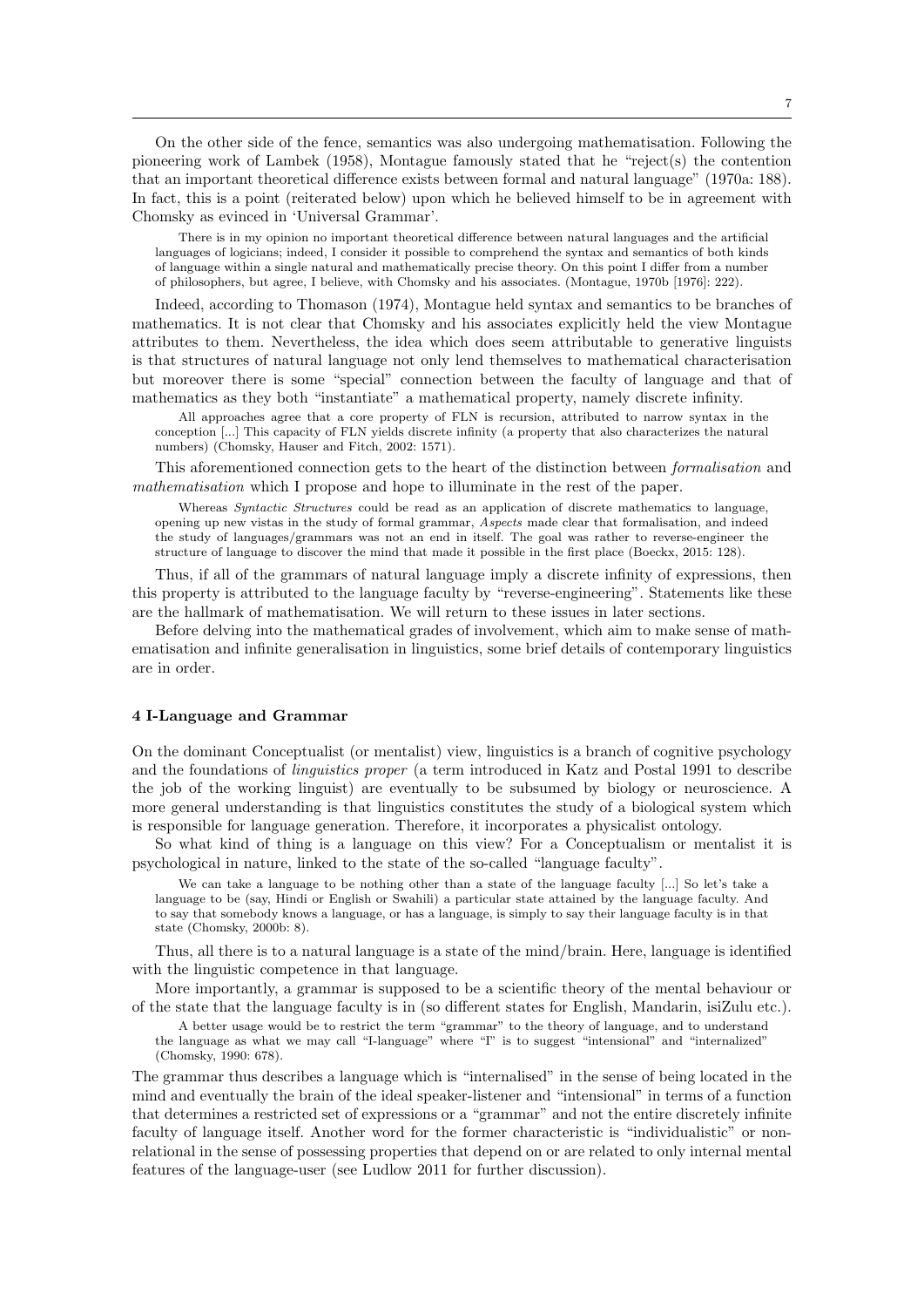# 4.1 Formal Aspects of the Theory of Syntax

The question which most concerns this paper (and special issue) is that of the formal aspects of linguistics, such as discrete infinity and recursion in early generative grammar and the operation of "merge" in minimalism (to be defined below), and their relation to the mathematical realm. Whether through recursion or merge, Conceptualism seems to advocate for an extra-biological, or at least special, claim that language is somehow mathematically unique. This claim starts with the idea that the human language capacity (and cognitive capacity in general) is supposed to be understood as finite in its resources, yet one apparent aspect of natural language is its creative nature, assumed to be capable of (discretely) infinite expression.

The most striking aspect of linguistic competence is what we may call the 'creativity of language', that is, the speaker's ability to produce new sentences that are immediately understood by other speakers although they bear no physical resemblance to sentences that are 'familiar' (Chomsky, 1966: 74).

Most linguistics textbooks start with the claim that natural language is infinite (for examples, see Lasnik 2000, Sag et al 2003, Yang 2006). Some linguists even go as far as to claim that infinity is the only linguistic universal (Epstein and Hornstein 2005). This aspect of the tradition has led to some criticism (see Pullum and Scholz 2010) but it has also led to the connections with the realm of mathematics as we saw in section 3 and can glean from these rather speculative comments in Chomsky (2010: 48):

The "gigantic development of the mathematical capacity is wholly unexplained by the theory of natural selection, and must be due to some altogether distinct cause," if only because it remained unused. One possibility is that it is derivative from language. It is not hard to show that if the lexicon is reduced to a single element, then unbounded Merge will yield arithmetic.

In 'On Phases', Chomsky is more explicit on how this procedure is to be accomplished. Even though as Tomalin (2007: 1795) notes, if the lexicon contains a single element, then merge cannot be applied without some sort of indexation.

Suppose that a language has the simplest possible lexicon: just one LI [lexical item], call it "one". Application of Merge to that LI yields  $\{one\}$ , call it "two". Application of Merge to  $\{one\}$  yields  $\{\{one\}\}$ , call it "three". Etc. In effect, Merge applied in this manner yields the successor function. It is straightforward to define addition in terms of  $\text{Merge}(X, Y)$ , and in familiar ways, the rest of arithmetic (Chomsky, 2005: 6).

Talk of recursion, arithmetic, discrete infinity and the set-theoretic operation of merge seems to suggest a deeper analogy with the formal sciences. In a lecture in 2011 at Carleton University, Chomsky claimed that "perhaps the most elementary property of human language is that it consists of a discrete infinity of interpretable expressions – so there's five-word sentences, and six-word sentences, no five-and-a-half words sentence, so it goes on indefinitely like the integers. That's kind of unusual, there's nothing like that known in the biological world." In my view, it is this alleged divergence from other aspects of the natural or biological world which leads the linguist from a purely naturalistic endeavour to a partly formal one. The problem is that discrete infinity requires the apparatus of discrete mathematics for characterisation. This is not mere formalisation but rather a mathematisation of an object (or state) claimed to be biological in nature.

Let us consider the "merge" postulate for a moment. MERGE is an arbitrary operation on sets of syntactic items, essentially it takes two objects and combines them into one (labelled) object. It is internal merge which performs the role which recursion performed previously. External merge takes two distinct objects as input and internal merge allows embedding and thus allows for recursion. Furthermore, *internal merge* involves duplicating items within the operation (see Chomsky 1995) and Langendoen 2003 for more details). For instance, if we merge syntactic objects (modelled as a set)  $\alpha$  and  $\beta$  to form the unordered set  $\{\alpha, \beta\}$  and there is a  $\gamma$  such that  $\gamma \in \alpha$  and we merge this object with  $\{\alpha, \beta\}$ , we would have two copies of  $\gamma$  in the resulting structure. In this way, we can account for all movement with minimal operations in the syntax (and various constraints on the operations). It is in explaining the "arbitrariness" of merge that we once again see a parallel with arithmetic.

Within the framework just outlined, there is also no meaningful question as to why one numeration is formed rather than another – or rather than none, so that we have silence. That would be like asking that a theory of some formal operation on integers – say, addition – explain why some integers are added together rather than others, or none (Chomsky, 1995: 208).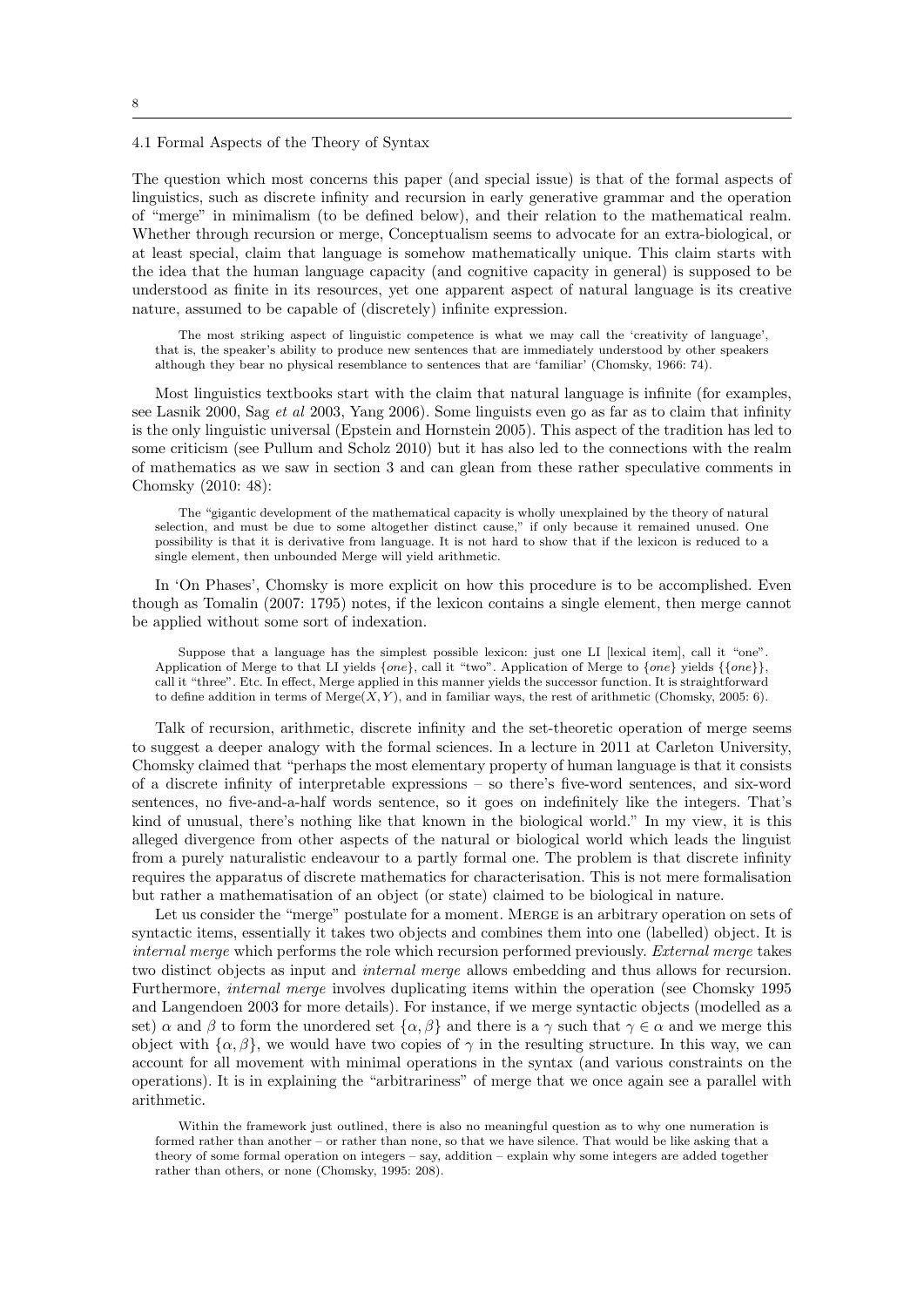Here we are dealing with an arbitrary set-theoretic function which yields a discrete infinity of natural language expressions, i.e. biological output. In the case of arithmetic, the output of the successor function is not usually considered to be physical in any strict sense (although nominalists in the philosophy of mathematics might disagree). And yet both language and arithmetic are alleged to have sprung from the same well.<sup>6</sup> Whether it is Turing machines, discrete infinity or merge, my claim is that the Conceptualist approach involves a level of mathematisation of the "natural object" of language (what Platonists such as Postal (2003) call "incoherent"). Linguistics thus seems to view itself as a "special" science in a sense divorced from other empirical sciences, and wedded to aspects of the formal sciences. As I suggested in the first section, the move seemed to involve a departure from mere *formalisation* to a distinctive *mathematisation* of recursive elements specifically.

[I]n the earliest work, although recursive components were considered useful formal procedures that simplified the basic analytical framework, no strong claims were made concerning their biological status. Gradually, though, as the theory of GG developed [...] the role of recursion within the GG framework began to acquire cognitive connotations, with the eventual result that [...] it has been hypothesised that recursion is a genetically-embedded computational procedure (Tomalin, 2007: 1785).

Given the conceptualist and more so the biolinguistic agenda (of integrating the study of language with other biological systems), the onus is on the conceptualist to provide an evolutionary story for how such an purportedly "extra-biological" discrete infinity creating operation such as merge emerged from the physical world. In an attempt to do so, Hauser, Chomsky and Fitch (2002) go as far as to state that recursion or merge is the core property of the faculty of language (narrowly construed). They go further to state that merge is an evolutionary mutation which gave rise to human linguistic abilities (and perhaps arithmetic ones too). This story has met with large-scale criticism and an in-depth discussion of this postulate is beyond the current scope but it does serve as an example of the centrality of the recursion and discrete infinity claim within the Conceptualist paradigm. At the very least, Conceptualists (and biolinguists alike) seem to have to account for the role of such set-theoretic operations in their science which is alleged to be an empirical one. Is talk of recursion and infinity merely descriptive or modelling of a physical feature of our biological makeup or is it to be taken more literally as an actual feature of linguistic knowledge and generation? And if so, how? In section 7, I will offer such an explanation on their behalf but for various reasons they may be less inclined to adopt it. In section 9, I will discuss these issues in somewhat more detail.

# 5 Just How Big is NL?

An interesting offshoot of much of the discussion of infinity and recursion in linguistics has lead to a subsidiary question as to the exact cardinality of natural language (Collins 2010, Hinzen and Uriagereka 2006, Kornai 2014, Pullum and Scholz 2010). This ancillary debate has in turn lead to controversy between Conceptualists and Platonists as to the correct foundations for the science (Langendoen and Postal 1984, Katz 1994).

The standard assumption is that certain structural elements of natural language such as embedded clauses, adjectival modification (i.e. seemingly endless iteration of "very" and the like) and conjunction allow us to produce a proof of discrete infinity along the lines of the integers.

By the same logic that shows that there are an infinite number of integers - if you ever think you have the largest integer, just add 1 to it and you will have another - there must be an infinite number of sentences (Pinker, 1994: 86).

I will not go into the details of this "logic". Suffice to say that no such analogous proof has been given to date.<sup>7</sup> Nevertheless, the corollary of this claim is that if natural language is infinite,

<sup>6</sup> As pointed out to me by an anonymous reviewer, Merge itself should not be thought of as yielding infinite output, as a source of recursion or link to arithmetic but rather recursion must be discovered in the atoms and inherited by the objects constructed by the Merge operation. There could be two reasons for this caution. Firstly, in allowing infinitely many Merges you can generate infinite objects, but  $\aleph_0$  is not an integer itself. Secondly, if we have a constraint such that Merge $(\alpha, \beta)$  can only be applied if there is neither an  $\alpha$  nor a  $\beta$  present in either  $\alpha$  or  $\beta$ , Merge will run out of options resulting in a finite number of contructable objects.

<sup>7</sup> And as Pullum and Scholz (2010) convincingly argue, no such proof can be given sans the induction axiom and successor function in the case of natural language.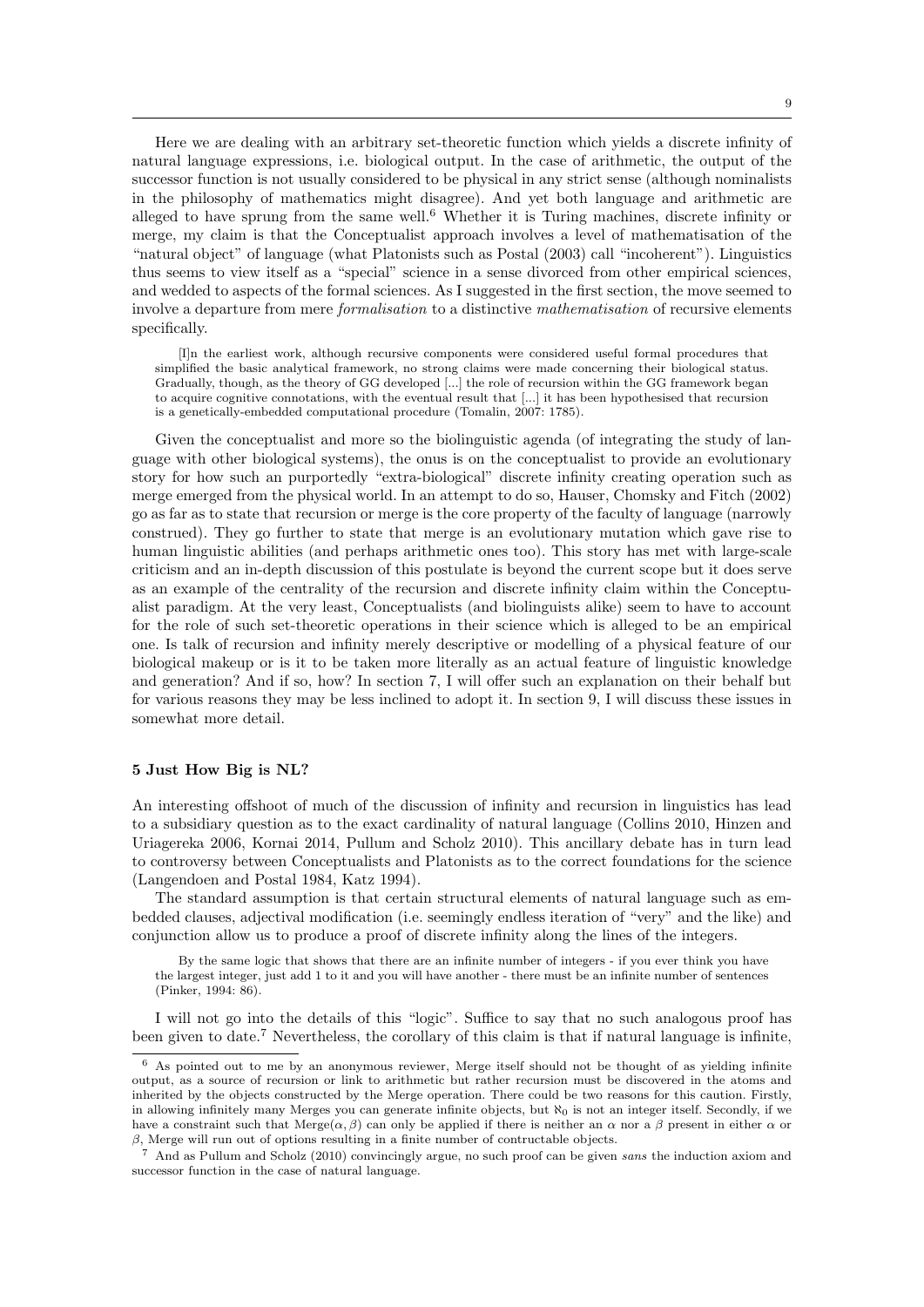it is equal in cardinality to that of the set of positive integers or natural numbers, i.e. discretely infinite or  $\aleph_0$ . The two main assumptions that lead to this conclusion is (1) that every sentence of natural language is of finite length and (2) that there is no longest sentence.

The reason I mention this cardinality debate (which many linguists take to be profoundly uninteresting) is that it presented a very clear case of mathematisation. In fact, some Platonists challenged the Conceptualist view of cardinality not based on its inappropriate analogy with arithmetic but rather its allegedly erroneous conclusion thereof. Specifically, Langendoen and Postal (1984) produced a formal proof which argues for the nondenumerable infinity of natural languages (i.e. strictly greater than the set of natural numbers). This possibility was meant to attack the heart of the competence model of grammar. Although it has been largely neglected in the literature, I think it is pertinent to the issue at hand since it involves explicit mathematisation of infinite generalisation. According to this result, the cardinality of natural language is not even a set but a "megacollection" (or "proper class" in set theory). If this is the case, it is argued, then the Post canonical system procedure or the generative grammar one is inadequate in determining or enumerating the set of natural language sentences since sets have fixed cardinalities (and language does not). Thus, these procedures cannot capture the magnitude of natural language.

I cannot reproduce this proof in any detail here which involves the construction of coordinate compounds (unbounded conjunctions) in an attempt to mirror the subset relation and allow for a Cantorian style proof by contradiction on the set of sentences (I refer the reader to Langendoen and Postal (1984) or for a shorter overview in Katz (1985)). They achieve this result by rejecting (1) above or the claim that sentences are finite in length which in turn allows for infinite sentences and conjunctions of infinite sentences (or clauses). Later amendments to the proposal (Langendoen 2010) attenuate this stance to claim that any "cap" on the cardinality of NL from the possibility of transfinitely many sentences can only be countered by linguistic evidence.<sup>8</sup>

What is significant for the present topic is the presumed consequence of the so-called "Vastness Theorem". The main consequence of this theorem is supposed to be that all generative (constructive or proof-theoretic) grammars are rendered useless in characterising NL from the onset since they assume a denumerable infinity (like the natural numbers). As a result, a large research paradigm in linguistics should be abandoned. Non-constructive grammars would have to supplant the generative methods (see Pullum and Scholz (2001) for a discussion of the cardinality neutrality of modeltheoretic approaches to grammar). In addition, grammars cannot be about physical brain-states as per the biolinguistic paradigm since this would be mathematically impossible. Brain-states are finite (whatever this means exactly) and without generative procedures for arriving at the requisite infinity (since these max out at  $\aleph_0$ ), unlikely objects of our grammars, i.e. generative grammars can never describe linguistic reality fully. Put in another way, generative grammars supposedly provide us with a bridge from the finite to the infinite in linguistics. If the full complexity of natural language constructions exceed the reach of generative procedures, then linguistic competence cannot be identified with the target of grammatical theory since competence is only a proper subset of natural language.

We will see why the above reasoning in flawed in the first grade of involvement. Let this section suffice to show the extent to which the infinity postulate has been taken in linguistics.

# 6 Three Grades of Mathematical Involvement in Linguistics

So far, we have seen a gradation (perhaps descent) of mathematical involvement in linguistics or mathematisation as I have called it. In what follows, I hope to impose some order and argue for sober methodological reflection on these issues. I shall approach the mathematisation of linguistics via a strategy of identifying grades of mathematical involvement for the grammars of linguistic theory, following a similar strategy proffered for modality by Quine (1976). The hope is that this will provide compelling argument as to which grade offers the best home for linguistic theory while avoiding the pitfalls of both conceptualism and Platonism. With each grade a further methodological burden is introduced. Importantly, however, as we shall see, this progession does not follow the traditional landscape of the debate in theoretical linguistics. The first grade is not just another

<sup>&</sup>lt;sup>8</sup> This situation then moves into the realm of different cardinalities for different languages, some transfinite others finite. I thank an anonymous reviewer for directing me towards this possibility.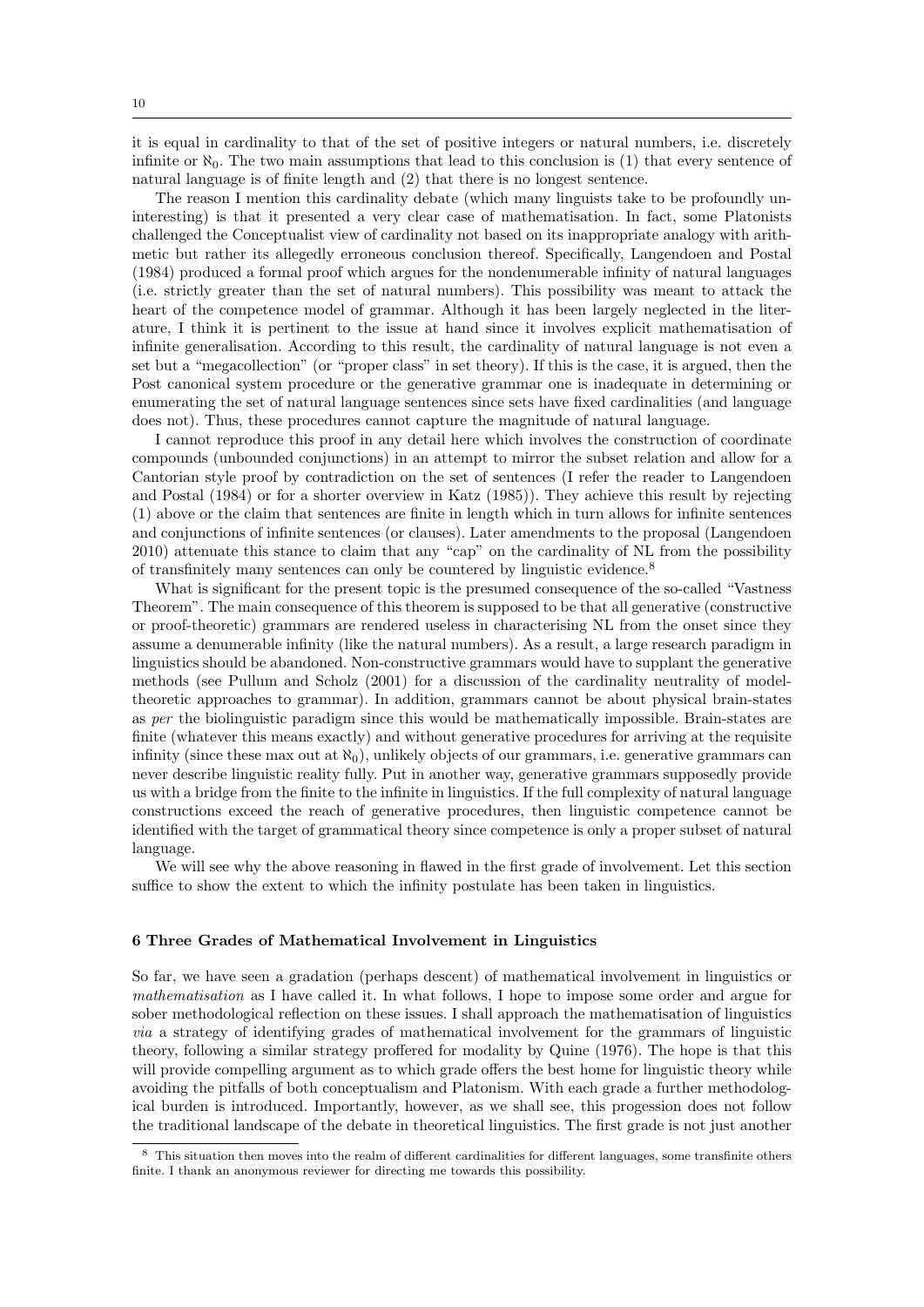label for nominalism, grade two for Platonism and so on. Although, the motivations behind Platonism seem to find a good place within the bounds of the second grade, this level of involvement by no means entails the Platonistic positions of Katz or Postal, as I hope to show. One way to think about the grades is that they represent a cluster of theories each with more commitments (in terms of connections to the target system) than the last.

Within the first grade of involvement, the mathematics involved in grammar construction is merely a helpful aid and not directly structurally committing to the target system. The first grade of involvement proposes a quasi-instrumentalist picture of linguistic methodology (although this is not necessarily the case, a structural realist interpretation of linguistic modelling might also be feasible, see Nefdt  $(2016b)$ ). On this account, grammars are indeed scientific in nature (à la Chomsky) but more akin to models than theories (*contra* Chomsky). On the second grade, grammars are theories. However, on this level of mathematisation, grammars are mathematical or formal theories on the level of set theory, arithmetic or universal algebra. In essence, the mathematics involved in various grammar formalisms is enough to establish the reality or existence of linguistic objects without further empirical consideration. The mathematics is part of the linguistic target system itself. On the last grade, grammars are representational devices and directly represented (cognised, known or embodied) by speakers of the language. They are theories of linguistic competence. This view goes beyond mere modelling, for various reasons I will show. For now though, it is enough to understand that this grade does impose systematic structural constraints on the reality which the grammar describes, in addition to material preservation and correspondence to internal mechanisms.<sup>9</sup>

# 6.1 Ontology and Methodology

It is not my purpose to deny that there is a relationship between ontology and methodology in the sciences. It seems reasonable to expect that what something is has an important effect on how it should be studied. However, I think the relationship between the two is much looser than assumed in much of the linguistics literature. The problem has been diagnosed elsewhere (George 1989, and more recently McDonald 2009). The idea is that what determines the separation or subject matter of a discipline is not only the ontological status of its objects but also its approach or methodology.

For instance, some Platonists argue that the claim that sentences (unlike utterances) are not located in space or time (when and where is sentence "The dog ate my homework"?) entails that linguistics is a science of abstracta (Postal 2003). However, a linguist could grant that sentences are not located in space or time, and are therefore abstract objects or types, without conceding the point that linguistics is like mathematics. The reason for this is that the question of with which discipline linguistics is aligned is not only a matter of ontology. It is at least in part a methodological question. In other words, how the abstract objects, i.e. sentences, are studied and employed also determines the science, e.g. as abstract objects in themselves or as convenient theoretical entities for scientific study. "It is not clear that having abstracta in the domain of a science is sufficient to make a science formal and nonempirical" (McDonald, 2009: 294). Put in another way (following George 1989), astronomy involves attributing numbers to the planets, for instance there are nine planets in the solar system (if you still have faith in Pluto). In a sense, astronomy involves abstracta since numbers are abstract objects but it is not concerned with abstract objects qua abstract objects as in mathematics. Neither astronomers, nor linguistics (I shall argue), are directly interested in the properties of abstract objects but instead their concerns lie with how abstract objects might be related to natural phenomena or best model such phenomena, which is an empirical question (like the number of planets). George (1996) goes on to state that mathematical entities (such as grammars) can be identified empirically. He states that "[i]f I want to know the trajectory of a particle, I am engaged in an empirical inquiry whose goal is to identify a particular function" (George, 1996: 300). Similarly, identifying grammars is an empirical matter. I think that

<sup>9</sup> Yablo (2013) offers a related account of the three grades of mathematical involvement for scientific explanation. Yablo's three grades are roughly and respectively defined as follows: on grade one, mathematics has a descriptive role (something like the first grade on my view but more limited), on grade two it has a structural role and on the third grade it has a substantive role. He attempts to capture the substantive role in terms of a modal notion of extricability. We can think of extricability in terms of logical subtraction. "Logical subtraction sometimes yields a well-defined remainder, surely. Snow is cold and white - Snow is cold = Snow is white, I assume" (Yablo, 2013: 1014).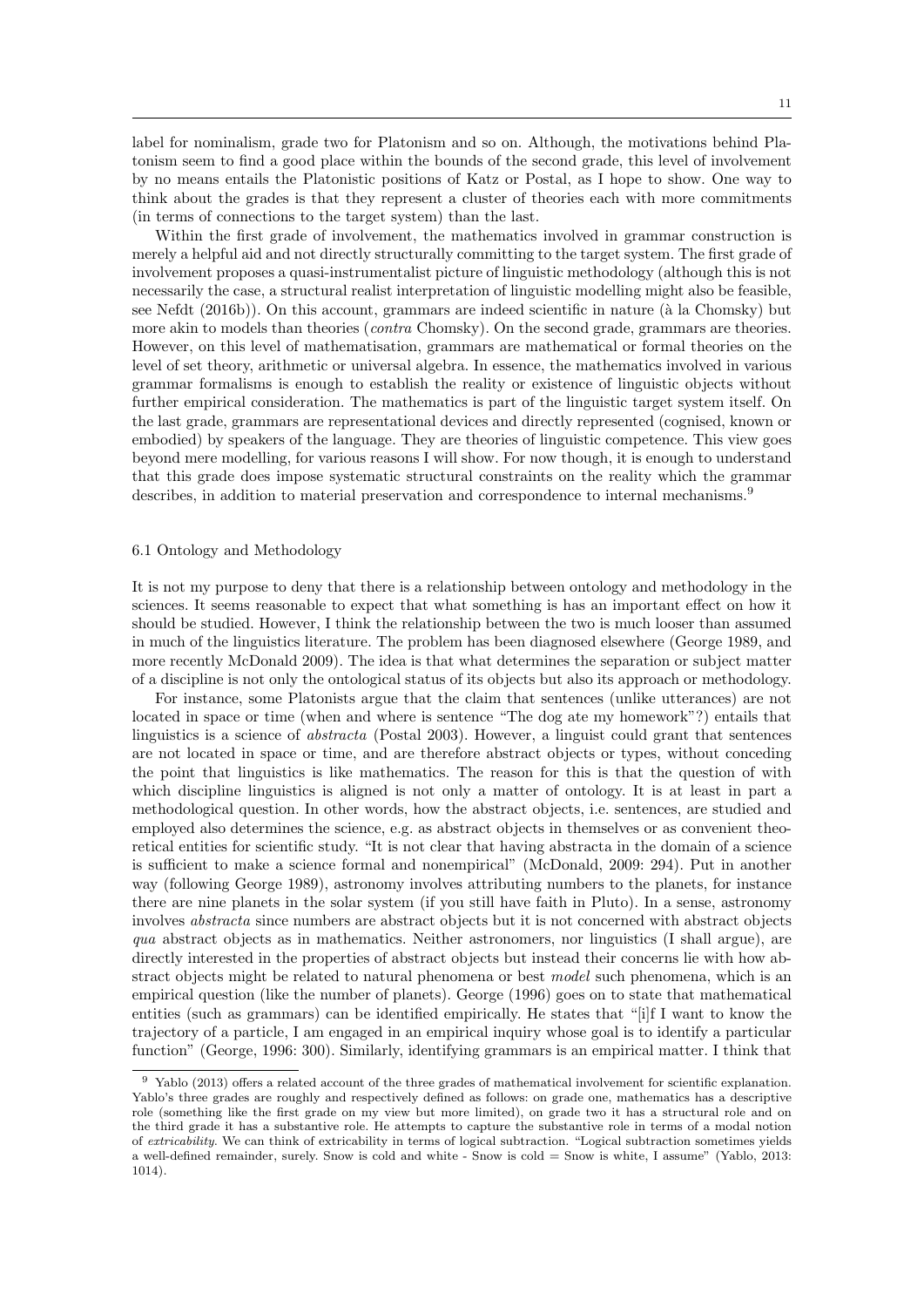this perspective is too narrow for a number of reasons. For one thing, it suggests a bottom-up perspective on scientific and linguistic investigation. However, in many cases mathematical entities (or models) were already developed independently (such as Post canonical systems) and then applied to natural phenomena. Thus, the situation is more like using a particular function to model the empirical target of the trajectory of a particle. Nevertheless, George's analysis does suggest a useful perspective on the applied nature of linguistics and the status of mathematical entities within this enterprise.

Linsky and Zalta (1995) take the above suggestion further in claiming that abstract objects are not only a convenience for scientific theorising but a necessity. Their notion of abstract object is divorced from the usual Platonic concept but the idea remains that most sciences require some sort of abstract level of interpretation, whether it is the relatively benign use of numbers for characterisation in astronomy (and everywhere else) or the idea of species or types of animals in biology, abstracta of some sort seem to be a conceptual necessity.

Before entering into the discussion of the grades, I shall briefly outline the idea by means of a popular map analogy in the philosophy of applied mathematics.

#### 6.2 Finding your way in New York City

Let us imagine that some person, let's call her Sarah, is planning a trip to New York City. Sarah is the kind of traveller who enjoys consuming as much knowledge about a city before arriving as possible. Let us imagine further that she is on a budget and would like to see as many places across the five boroughs as she can during her visit. Thus, she is particularly interested in getting around by means of the New York subway system. So, she directs all of her efforts to understanding it prior to her arrival.

Now, there are different aspects of the system which might be of interest to a traveller. Someone could want to know the average time it takes to get from one point in the system to another, which stations are closer to one another and which routes need to be taken to get to different stations. One could also be interested in what the subway trains are made of, how they achieve their maximum velocity, what kind of mechanisms are involved in the braking system etc. One might say that there are different grades of answers which Sarah might aim for in her understanding of the transit system.

A convenient way of viewing the grades of involvement are along the lines of the following (nested) claims.

- $C1'$ : Structures of the representational device (phone GPS, subway grid map, picture etc.) are weakly structure preserving to the structures of the actual subway system.
- $C2'$ : Structures of the representational device are ontologically committing or substance equivalent to the subway system, i.e. made of the same stuff.
- $C3'$ : Structures of the representational device include the actual mechanisms involved in the workings of the subway system (trains, sliding doors, ticketing etc.).

Now in terms of our example, Sarah could be asking a number of kinds of questions relating to the claims above. For instance, she could want to know the average time it takes to get from Central Park in Manhattan and 81st (the National History Museum) to Flushing Avenue in Brooklyn. In terms of  $C1'$  this would require some sort of map of the subway grid with a scale corresponding to real distances. If she were interested in an answer along the lines of  $C2'$ , she might require a 3D model of some sort (ideally made of the same substances as the real subway) as can be found at the New York Transit Museum (incidentally located in Brooklyn).<sup>10</sup> Asking a question would then involve running a real world simulation and viewing the result.  $C3'$  would require information about how the trains actually get from Manhattan to Flushing Avenue, i.e. the inner working of their electrical makeup corresponding to how they traverse the system.  $C3'$  might also involve the exact routes and paths (e.g. orange line, green line and how they connect) needed to get to and from these places. In other words,  $C3'$  requires a mapping between the distances of the stations

<sup>10</sup> See Weisberg (2013) for a discussion on how the large scale Bay Area Model of San Fransciso assisted scientists in rejecting the proposal to build a dam in the Bay Area.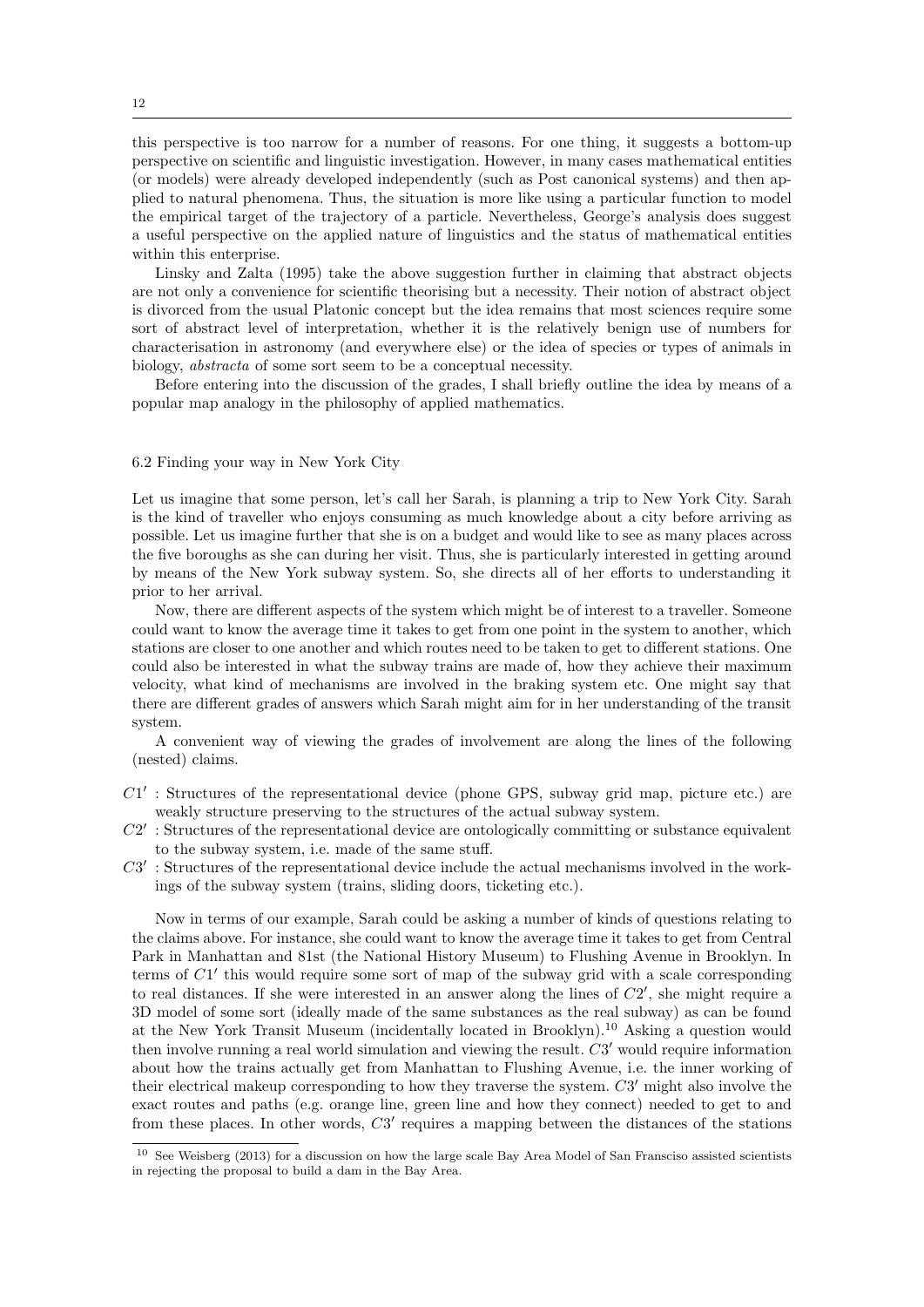and the workings of the trains and routes in getting from one to the other which could include some physics or engineering information.

There is of course a way of answering the question about the distances of this route and all the possible routes without direct recourse to any of the claims above. There could be a graph which accurately represents the distances between all the stations in the NYC subway system without respecting their "actual" routes, directions or interconnections. This graph would not be a map in the normal sense, since you couldn't use it to find your way from one station to another. You could use it to accurately know the distance from Central Park to Flushing Avenue or from any place in the five boroughs to any other (within the subway system). Similarly, if you wanted to know the average time from one station to the next. All that needs to be preserved in this graph are the relative spatial and temporal relations between the stations and that structure is multiply realisable. For instance, getting to and from our designated place in Manhattan to the place we specified in Brooklyn could (and does) involve changing lines. Our graphs would neglect this detail. Taking the idea even further, there could be a permutation of the transit system of New York such that if we map NYC stations to stations in, say, the Kiev metro system according to which we would preserve the distances between the stations and average time between them. Now consulting the graph specified (or the Kiev metro grid) will not give us an answer in terms of  $C2'$  or  $C3'$  but it will indirectly track the spatial and temporal information (or structures) in which Sarah might be interested, in this case distances and times (abstracting away from delays, commuter congestion etc.). I hope to show in section 7 that grammars operate in this indirect manner and provide a wealth of information despite their indirectness.

Specifically, the grades, I wish to propose, can be characterised in terms of the following claims.

- C1 : Structures of the grammars model the structures of natural language (or the linguistic competence thereof), i.e. weakly structure preserving.
- C2 : Structures of the grammars are material preserving to the structures of natural language, i.e. the grammar is comprised of the same substance as the language.
- C3 : Structures of the grammars track actual mechanisms involved in language processing and comprehension.

The first grade of involvement is committed to  $C1$  in some weak form (while in principle being compatible with all of the constraints). The second grade of involvement is committed to C1 and C2 while the third is committed to all three constraints.

Notice that being a grade one advocate for the NYC subway system can yield genuinely useful insights. Sarah will do fine in planning her trip with using a graph or map which only represents the distances, average time, and perhaps directions (maybe just a graph containing vectors) whether or not this graph actually shares the spatial relations of the system or its material makeup. Nor was her graph arrived at by magic. Such a representation could have been devised for various reasons, perhaps it involves a simpler representation than an isomorphic structure would do or the pattern it uses is more user-friendly pictorially, perhaps Sarah knows the Kiev metro system better.

In the following, I will show that going according to the grades of involvement tells a story about mathematisation in linguistics. In other words, the grades track methodological claims rather than purely ontological ones but in so doing shed light on how the ontological claims developed from mere physicalism to abstract Platonism.

## 7 The First Grade: Models and Linguistic Reality

There is a growing literature on the nature of scientific modelling in philosophy. Although the role of models and their connection to the scientific enterprise has been much less explored than various acccounts of or against scientific realism or the demarcation problem etc., modelling should be of particular interest to the linguist who, I will argue, faces a similar task to the empirical scientist in attempting to account for a natural phenomenon fraught with complexity by means of smaller more tractable representations of it.

Simply put, the first grade of involvement places our linguistic grammars at the level of scientific models. Their core aim is to capture salient features of linguistic reality, not necessarily to represent it in its entirety. This is achieved by various abstractions and idealisations, one of which is the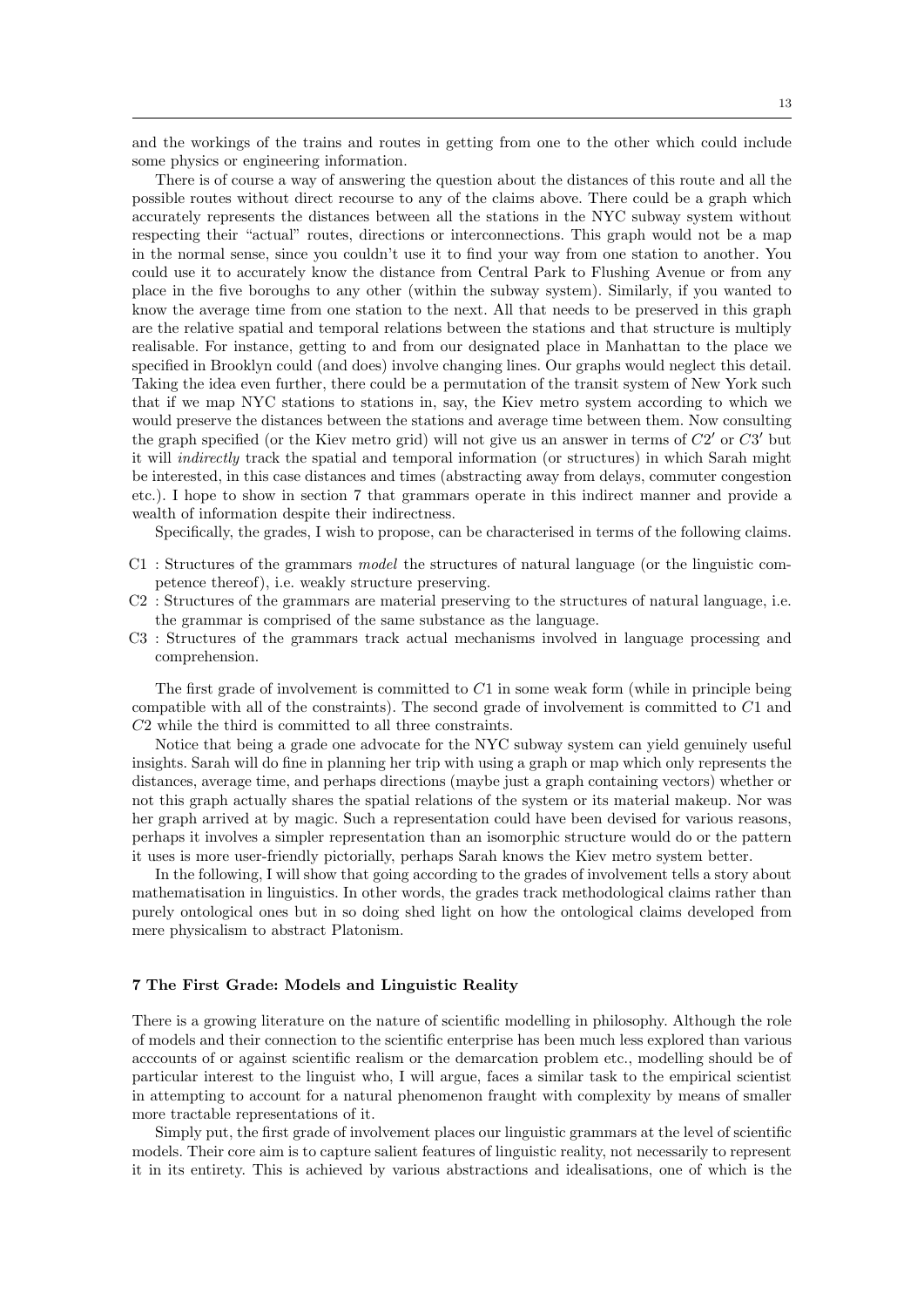notion of a "generative grammar" for modelling linguistic creativity. But let's not jump ahead. Perhaps unsurprisingly, this position is much less controversial within the computational linguistics literature. "It is clear that to the extent that linguistic theories, i.e. grammars, aim to capture human knowledge of language, these theories are formal models" (Tiede and Stout, 2010: 147).

When a computational linguist provides a stochastic model or attempts to represent the next word in a grammatical chain as a finite Markov process, she is not necessarily making a claim about how human beings actually parse expressions (i.e. the exact route and train between two stations in the subway system). The model could have other evaluative benefits, such as predictive capabilities or efficient parsing complexity. Similarly, the model could be implemented in machine translation or other natural language processing uses. Explanatory models also work for a number of reasons in ways that do not correspond to strict adherence to  $C_1$ ,  $C_2$  or  $C_3$  above. I attempt to show that this is a property of linguistic models or grammars in the following subsections.

My argument is that not only do grammars genuinely share a number of properties with scientific models but also that the only way to maintain the conceptualist approach of ascribing both infinity and a physicalist ontology to natural language is by accepting that grammars are formal models of a target system, in this case linguistic competence. However, this grade of involvement is technically compatible with both a nominalistic and Platonistic ontology, i.e. grammars could be modelling idealised linguistic tokens (the output of linguistic competence (Devitt 2006)), or an abstract mind-independent linguistic reality (Katz 1981, Postal 2003).

#### 7.1 What are models?

So, what are models? And how do they relate to reality? One place to begin is by appreciating how modelling differs from other types of scientific theorising. The basic idea is that a model is an indirect representation of a target system or some aspect thereof, in this case natural language. The model bears certain resemblance relations to the target system such that stipulations within the model reflect aspects of the target system. For Godfrey-Smith, "the modeler's strategy is to gain understanding of a complex real-world system via an understanding of simpler, hypothetical system that resembles it in relevant respects" (2006: 726). My claim in this section is that a grammar is precisely this sort of device and therefore that linguists find themselves in the modeller's position with relation to natural language. By designing grammars which generate or constrain the grammatical output of a given language, linguists create small hypothetical systems which reflect or resemble structural descriptions of that language via rules that comprise the grammar. In this way, models, or grammars in this case, are theoretical intermediaries.

In order to see how this works, we should appreciate that mathematical models are essentially abstractions. They are abstract objects. They are designed to simplify a target system which otherwise would be too complex to approach scientifically (i.e. precisely). They might have various aims, simplification is one, explanation might be another, prediction yet another. Sometimes these aims can come apart. In his classical treatment of scientific modelling, Giere (1988) held that models were idealised structures (or abstract objects) aimed at representation of the target system in the real world. As previously mentioned, these structures or model systems bear resemblance relations to the target system. We might be interested in structural relationships such as various morphisms to capture this resemblance as in C1 (although Giere preferred a less formal account of the relation). $^{11}$ 

The above picture is not to be confused with the so-called "semantic view" in the philosophy of science (Suppes 1960, van Fraasen 1980).<sup>12</sup> We would do well to distinguish two different senses of the word "model" here. In mathematical logic, a model is a set-theoretic entity with a domain of elements (or universe) and a relation which holds between those elements. "A model, basically, is a set of objects (and relations between them) that functions as an interpreting structure for a

<sup>11</sup> Another way to think of what a model is involves an analogy with fictional worlds, pretenses or ways that the world could have been (Frigg 2010). This view breaks down the connection with model theory in mathematics. In this way models are akin to the fictional worlds of Sherlock Holmes or Luke Skywalker. Counterfactual analyses are also generally connected to the type of representation involved in modelling. For instance, Giere (1988) affirms that model systems are systems which would be concrete if they were in fact real.

 $12$  As opposed to the then popular "syntactic" accounts in which scientific theories were considered to be consistent sets of sentences in formal languages ("theories" in the logical sense).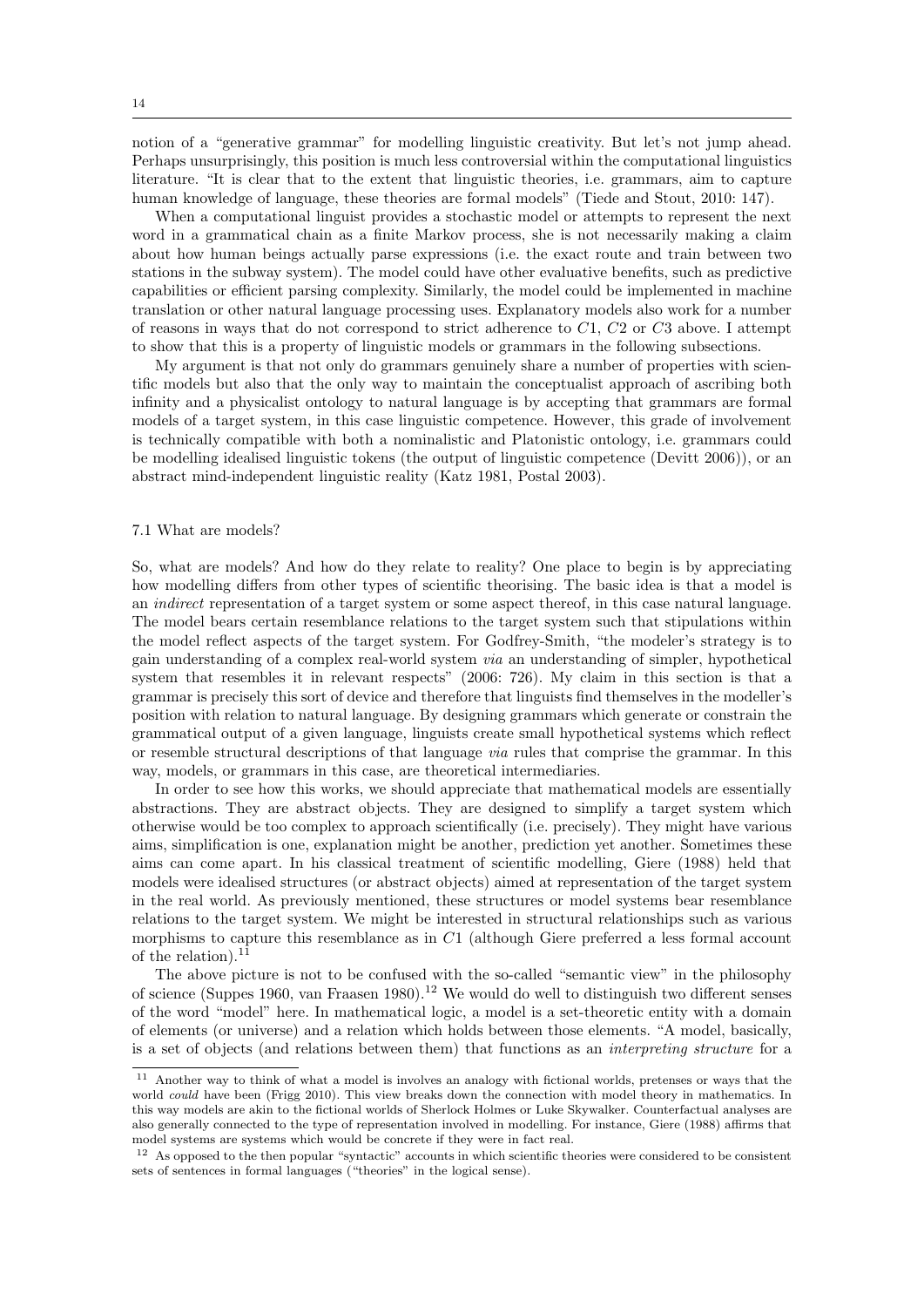set of sentences." (Godfrey-Smith, 2006: 727). Suppes (1960) held that scientific models and the logician's set-theoretic models were one and the same. It is, thus, possible to talk of "truth in a model" or under an interpretation. The central concepts here are "truth" and "satisfiability".

In the ensuing discussion, however, we will follow the literature in conceiving of models as belonging to a heterogeneous class of objects which includes physical models (used in biology and chemistry), scale models (used in engineering), computational models (used in population studies and computer science more broadly) and mathematical models (used everywhere including linguistics). Mathematical models, of which grammars are a proper subset, can be conveniently conceived of as abstract objects (whether they are set-theoretic, logical theories or fictional worlds).

# 7.2 Multiple Models: Against Strong C1

There are a few ways in which a model can respect C1 or a structure preserving mapping. Assuming a structure for the target system, we could require there to be a strong morphism, such as an isomorphism or homomorphism, between the model and the target. But as Frigg (2010) notes "[i]n order to make sense of the notion that there is a morphism between a model system and its target we have to assume that the target exemplifies a particular structure" (254). Thus, on this reading of C1 we are forced to attribute a structure to the target system, i.e. natural language. This, however, is an unavoidable prerequisite for the modelling process.

The choice between structure mappings is also not arbitrary. For instance, establishing an isomorphism places a much stronger constraint on the relationship between a model and a target system than does a homomorphism or weak homomorphism, since an isomorphic relation requires a homomorphism and an inverse morphism. The point is that some kinds of morphisms will place an added burden on the model in terms of its relationship to the target system. For instance, if a strong morphism is required (such as an isomorphism), then all of the elements of the target system will have to be interpreted into the target system in a structure preserving way. Compare the structural relationship posited between two models connected by bisimulation in modal logic. In this case, the two models make the same modal formulas true despite potentially diverging greatly in their internal makeup (the simplest case involves a model with a one world cycle and a model with two worlds accessible to each other). I take a weaker version of C1 to capture the "modelling" relation in which features of the model produce relevant answers to questions about the target system (similar to Bromberger's (1989) idea of projectible questions to which the model and modelled receive the same answers but this view fails to surmount the problem of idealisation described below).

Standardly, as we have discussed above, models involve abstractions and omissions from the target system. Of course, we could have a circumscribed domain or in our case a proper subset of natural language, such as syntax, as a target. In this case we would need to establish a relation between the model structures and the syntactic structures of various natural language constructions. Again, the choice of mappings becomes important.

The considerations above point to conceiving of  $C1$  as introducing a range of relationships between the model and the target system. On one side of the range, are the strong structure mappings and on the other rather weak relations. In all of the cases, the theorist or modeller is attempting to establish a correspondence between the structures of their models and the structures of the target system.

The reason strong C1 often fails for models is due to one of the most common properties of models, they are multiply realisable. This property goes in both directions. Different models with different structures can be used to model the same phenomenon and the same model can be used to model different phenomena. In terms of the latter scenario, consider a mathematical model of a pendulum and an identical model of a certain circuit.

The mathematical structures view seems committed to identifying both the pendulum model and the model of the electrical circuit with the mathematical structure they have in common and, thus, to insisting that the pendulum model and the model of the circuit are one and the same model (Thomson-Jones, 2012: 768).

Similarly, strong C1 identifies grammars by their structural/mathematical properties. But one could conceive of the same aspect of a grammar modelling two distinct natural language constructions (as in the pendulum and circuit case). Philosophers of science are wont to find additional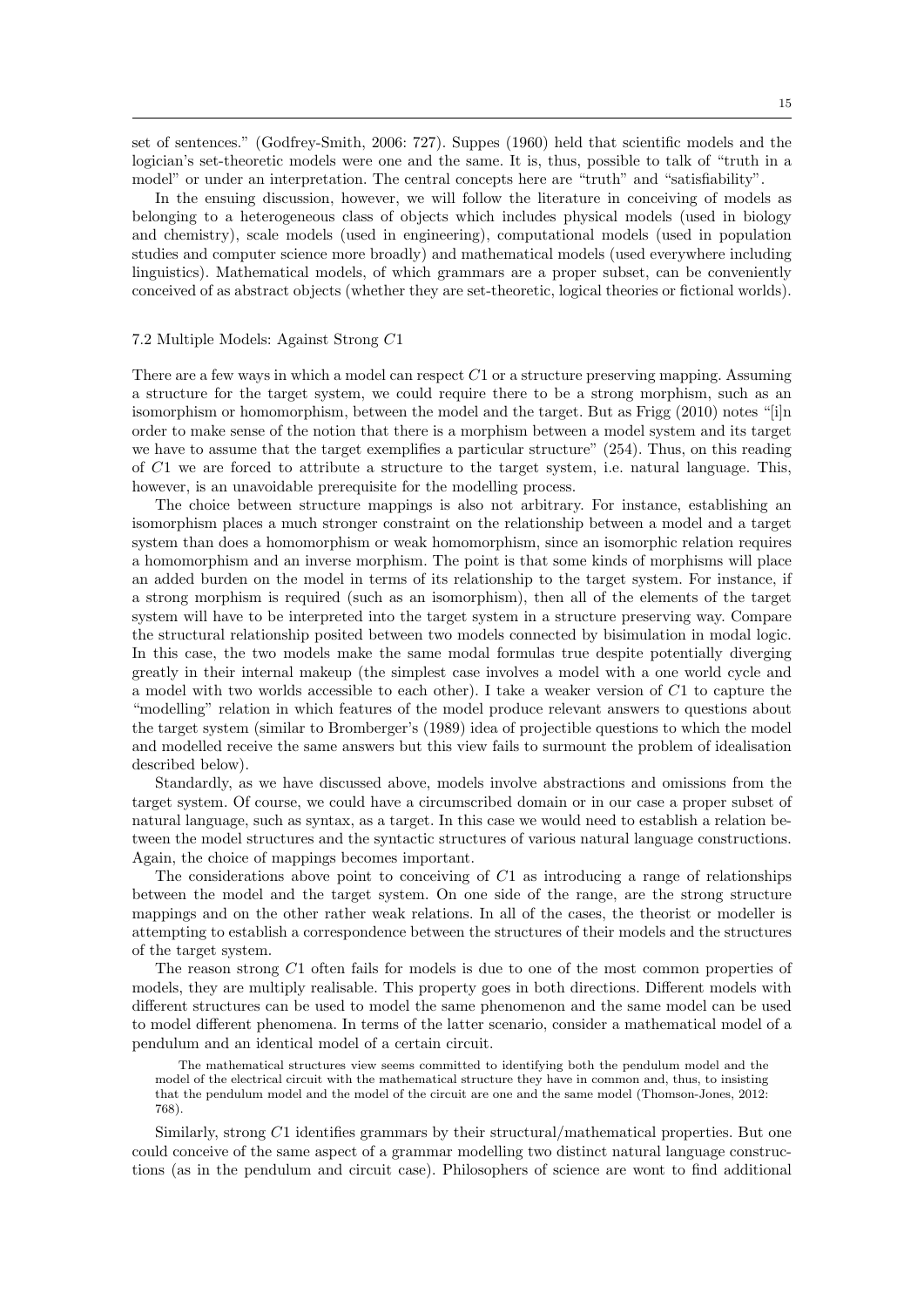means of model individuation. For Thomson-Jones (2012), models are constituted by sets of propositions. For Weisberg (2013), the modeller's construal of the model differentiates between models with the same structures. Nevertheless, more than just structural equivalence is often needed to distinguish between models.

More pertinent to the case of linguistics is the scenario in which the same phenomenon can be represented by multiple models with non-equivalent structures. This is related to the famous problem of equivalent grammar formalisms, initially presented in Quine (1972). Take two weakly equivalent grammars, phrase-structure grammar and tree-substitution grammar, for instance. These two grammars generate the same sets of sentences or in Quine's terms are "behaviourally equivalent". The problem is that since they are both empirically adequate or generate the same sentences, there is no way of deciding which grammar is the correct description of the target (in Quine's critique, the target would be mental states of language users). This argument serves to question the need for a model or a grammar to respect anything as strong as the constraint on structure preservation exemplified by isomorphisms or homomorphisms etc.. This is also not a merely theoretical worry. Recently, there have been a flurry of formal proofs of weak or expressive equivalence of various syntactic formalisms such as tree adjoining grammar (Joshi), generalized phrase structure (Pollard) and categorial grammar (Steedman). Furthermore, Chomskyan syntax can also be shown to be equivalent to these formalisms (see Michaelis, 2001; Mönnich, 2007)(or rather Stabler's (1997) formalisation and interpretation of minimalist syntax has been shown to be equivalent to some of the above grammars).

There is another related worry stemming from the modelling literature. In Weisberg (2007b), a particular kind of modelling strategy is discussed, namely multiple models idealisation. This practice involves constructing many connected but incompatible models each of which focuses on one or more aspects of the target. This strategy differs from other kinds of idealisation "in not expecting a single best model to be generated" (Weisberg, 2007b: 646). Naturally, strong structure preservation or one-to-one correspondences are not appropriate within this practice. Since scientific theories can have diverse goals such as accuracy, simplicity, predictive power etc. and the construction of one model to fit all of these criteria necessarily involves "tradeoffs", this approach offers the theorist a way of meeting all of these objectives separately. "If a theorist wants to achieve high degrees of generality, accuracy, precision, and simplicity, she will need to construct multiple models" (Weisberg, 2007b: 647). This practice is common in climatology, ecology, biology and population studies.

If we consider the various models used in the service of linguistic theory and aimed at natural language, this picture seems to further militate against adherence to a stronger interpretation of C1. Pragmatic models such as Stalnaker's model of common-ground and the conversational context or Lewis' scorekeeping in a language game are distinct from optimality theoretic formalisms of phonology and generative grammars for syntax. Even if we stick to syntax and semantics, generative enumerative syntax (based on proof-theory) and model-theoretic semantics (based on model-theory) embody distinct mathematical properties and formalisms, yet they both serve to capture an interconnected part of linguistic reality. Within syntax alone, we could conceive of the nested adequacy conditions of Chomsky (1965) as multiple models with distinct goals. Although these models might not be incompatible, there can be no notion of a strong structure preserving mapping (between model and target) when multiple models with distinct structures are being used to model a single target.

Thus, the idea that models or grammars have to preserve the (assumed) structure of the target system through strong mappings or morphisms is too strict and not a necessary condition on linguistic modelling. Adherence to a weaker notion of "model" is all that is required.

## 7.3 Idealisation: Against C2

In this section, we will see how the rejection of  $C2$  or material preservation can rescue the Conceptualist position from inconsistency.

Scientists often do not associate similarity of their models and the target system with "truth" or even approximately true descriptions. For instance, in biology, Fisher described a model of fictitious three-sex organisms to explain the emergence of two-sex organisms involved in sexual reproduction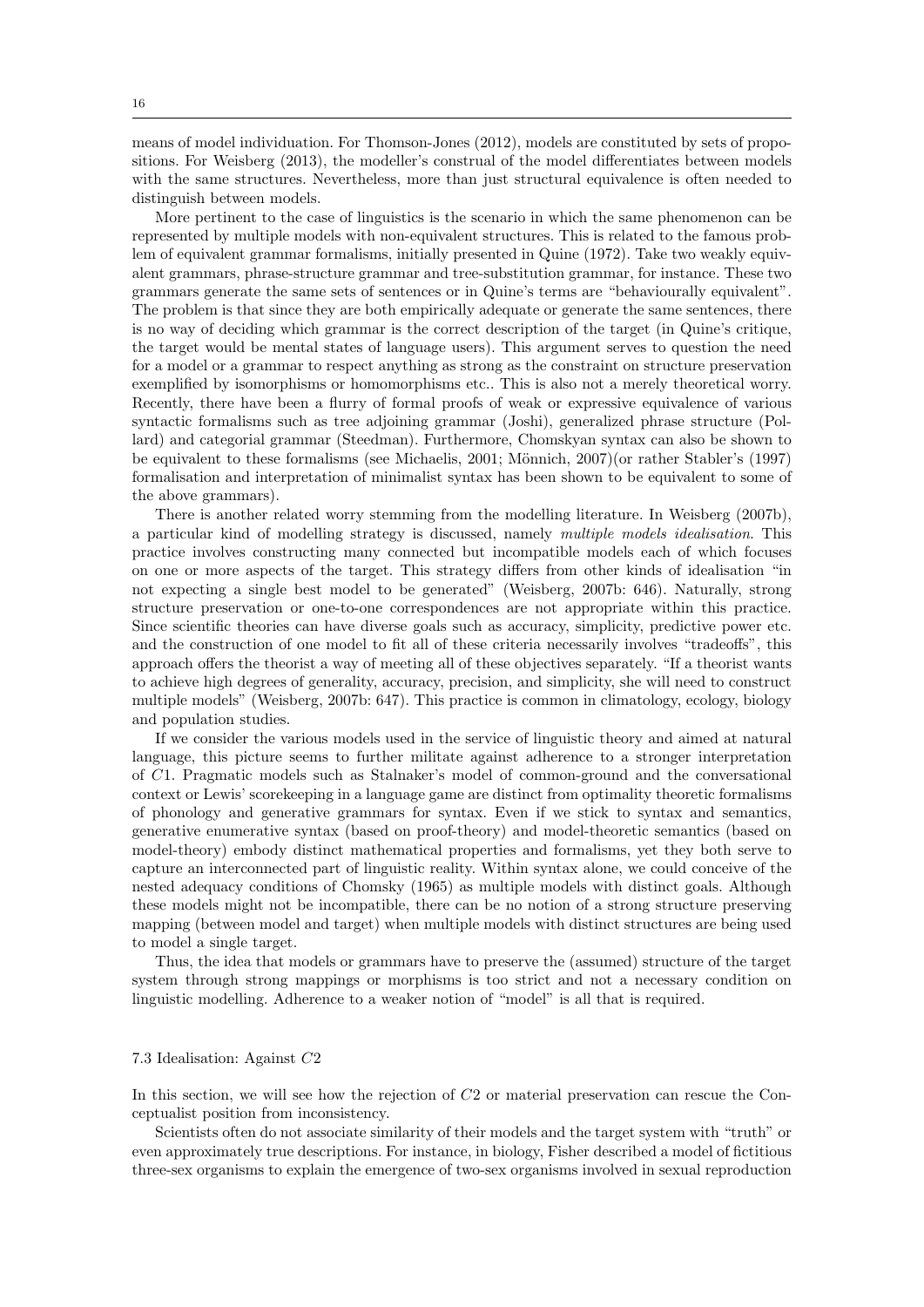(Weisberg, 2007b: 223). In physics, Boyle's law is usually explained by assuming that gas molecules do not collide. This is not strictly true since low-pressure gases do collide. They do not tend to reflect the collisions in their behaviour with the result that these collisions are not admitted into the model (see Strevens (2007) for discussion). And in linguistics, we are asked to consider an idealised linguistic community of speakers and hearers who know their language perfectly and are never error-prone (Chomsky 1965).

The tools of models are abstractions and idealisations of various sorts (as in other types of scientific theorising). These terms are sometimes used interchangeably in the literature. The basic idea behind these techniques is simplicity or tractability. Abstraction generally involves the removal of extraneous or superfluous material of the target system in the model. Idealisation sometimes additionally involves distortions of the real world such as the cases mentioned above.

The details of these strategies are not of particular importance at this stage.<sup>13</sup>. However, there are some important features of idealisation which are relevant to the discussion at hand. For one thing, it is not ontologically committing as *per C2*, especially in the non-alethic cases (strictly false models). Fisher's three-sex model does not commit the target system to the existence of three-sex organisms, nor does Boyle's law commit the physical world to non-colliding gas molecules and importantly nor does Chomsky's model commit us to idealised speakers. Even more simply, a physical model of DNA does not commit the structure of DNA to the specific dimensions or the material composition of the model, e.g. a metre in size and plastic or styrofoam in composition. Secondly, as previously mentioned, models need not be directly related to the target system under study. In economics, von Thünen proposed a model of an isolated state on fertile land cut-off from all communication and contact with the outside world by a barren wilderness around its borders. Mäki claims that the false assumptions underlying this model serve the purpose of "neutralizing a number of causally relevant factors by eliminating them or their efficacy" (2011: 50). Thus, actually true and causally relevant aspects of a real economy are removed from the model.

In a similar fashion, grammars understood as models do not commit us to any specific ontology of natural languages. In the syntactic models of FLT, we treat sentences as sets of (uninterpreted) strings. This idealisation in no way commits us to natural language expressions being strings or sets of strings. In the semantics literature, meanings are designated by functional types. Meanings are not mathematical objects or functions in reality.

Tiede and Stout (2010) go further in claiming that we are not committed to natural languages being discretely infinite just because recursion is a feature of our generative grammars (this is true for technical reasons as well, as recursion does not guarantee discrete/denumerable infinity). Discrete or denumerable infinity is assumed or a "modelling choice" on their view (and mine). The features or properties of the target system which we want to represent in our grammars are productivity, systematicity and conciseness. The first two properties are familiar from the literature on compositionality (presumably they would hold that this principle too is a modelling choice). The last property is assumed to prevent overgeneration of grammatical expressions.<sup>14</sup>

Now it is clear to see how the Conceptualist can have his cake and eat it too. The "core" property of linguistic creativity is modelled as discete infinity, the latter being the element of our models of natural language competence. Here we can freely employ idealisations such as sets of uninterpreted strings as sentences governed by recursive rules. The target system, however, is not committed to the ontology of the model, i.e. sets and functions etc. Therefore, the target system can still be a physical object or brain-states of individual language users.

Postal (2009) discusses this possibility briefly. He claims that to understand "infinite generation" or recursion as idealisations of some sort is to equivocate on both the terms 'idealisation' and 'recursive'. In contrast to idealisations such as frictionless planes in physics, this idealisation is more akin to "one which claims the solar system has an infinity of planets" (2009: 110). Postal deems such idealisations "silly". On my account, if such an idealisation were useful to a physicist or astronomer or helped understand some other property of the solar system, then it would be

<sup>13</sup> See Thomson-Jones (2005) for general discussion. Also see Stokhof and van Lambagen (2011) for discussion with relation to linguistics and Nefdt (2016a) for a response

<sup>&</sup>lt;sup>14</sup> Here they borrow from Savitch (1993) who shows why we might assume that languages are (essentially) infinite despite having no evidence for them not being simply largely finite. Savitch's paper is a formal attempt at capturing parsimony judgements in grammars, i.e. we treat finite sets as essentially infinite if this allows us to get simpler descriptions than we would if we treated them as finite.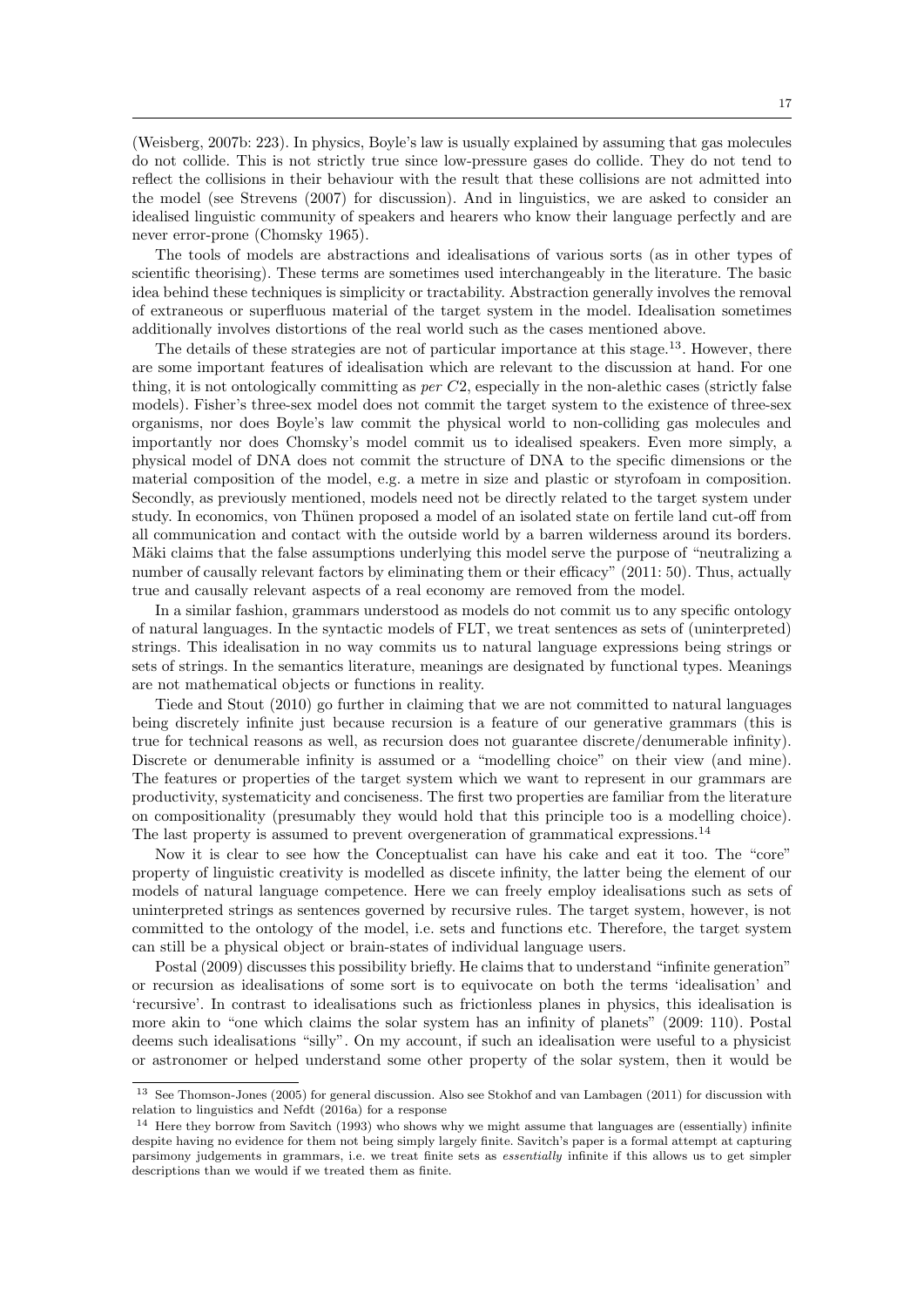



a perfectly acceptable aspect of a model (statistical cosmology is full of such idealisation). See footnote 14 for a reference and suggestion as to why an infinity assumption could be a simplifying tool for a linguist even if the target system is in fact finite. In addition, physics abounds with such idealisation. See the example of the thermodynamic limit in section 2.

If we maintain a separation between models and linguistic reality, the former being capable of the abstraction required for infinity statements and the latter being capable of physical description, then the Conceptualist movement can be rescued from alleged "incoherence". See the figure below for an illustration of the current picture of linguistic modelling (adapted from the general scientific picture in Giere 1988: 83). There are two salient relations here, the first is between the formal description of the grammar and the grammar as a model itself, i.e. recursive phrase-structure rules or constraints on feature structures etc., and the second is between the grammar and the target system which it needs to resemble in some way (the dashed line indicates that this resemblance relation is intentionally left vague).

According to the above diagram, the formal descriptions of the grammar might involve things like MERGE or recursion thus committing the grammar to discrete infinity (or the capacity for such cardinality) but the target system is in no similar way committed. For example, in discussing the question of the size or cardinality of natural language(s), Langendoen  $(2010)$  claims that "from the fact that one's grammatical model is closed under such an operation [iterative or recursive operations], it does not follow that the language it models is" (2010: 140). This would require an additional argument or proof (he does, however, go on to attempt to offer such an argument).

Langendoen's claim corresponds to the picture above in which the grammar aims to resemble or model certain aspects of the target system, such as our ability to process and produce previously unheard utterances or the fact that there seems to be non-arbitrary cut-off point for creating distinct expressions. The resemblance relation could go in both directions, bottom-up or top-down, but in neither case does it commit the target system to formal features of the grammar in ontology as in C2. Hence, there is no incoherence here and this picture is derived from a similar view suggested for the rest of the sciences. In addition, if we return to the idea of "reverse-engineering" in the claim by Boeckx in section 3, we can appreciate the error of mathematisation in a new light. Attempting such a "reverse-engineering" assumes that the formal features of the model, such as recursion, requires an ontological interpretation in the target system such as an account of its evolution within the language faculty (we will return to this in section 9).

Grammars are abstract objects with an number of formal mathematical properties, these properties do not necessarily pertain to their linguistic targets in any ontologically significant way.

# 7.4 Lewisian Modelling: Against C3

Much like  $C1$ , a range is introduced by  $C3$  which starts from tracking specific linguistic mechanisms to more general cognitive mechanism involved with language (but also possibly other cognitive processes such as memory, movement, planning etc.). It is not clear, however, that a grammar needs to track any mental happenings whatsoever. The target of linguistic grammars could be outward linguistic behaviour or patterns which emerge from communities of speakers. In a sense, the individual idiolects (or I-languages) could determine the nature of these patterns, at least in part,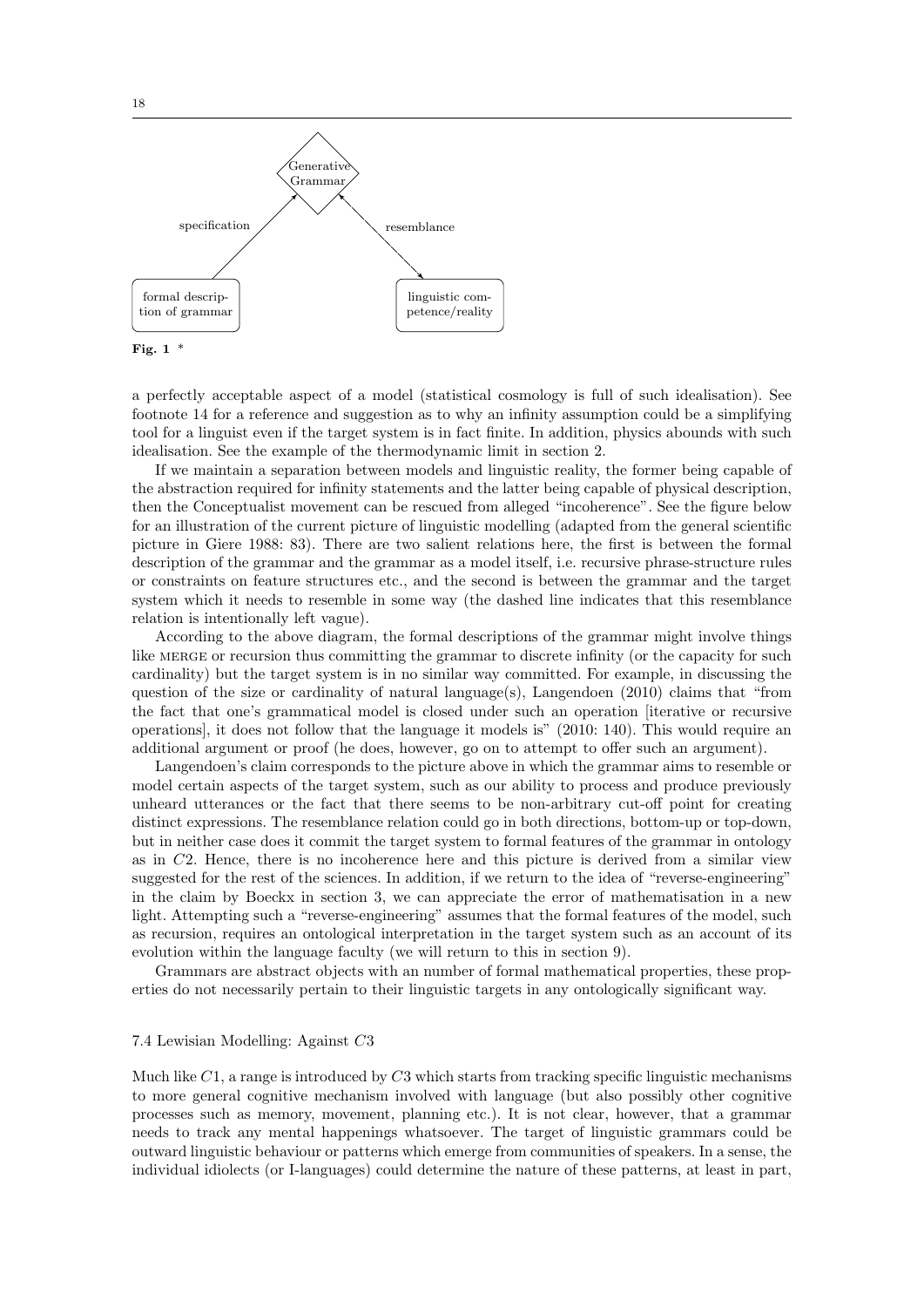but they could also be partly determined by external mechanisms such as linguistic conventions. Of course, different targets might in fact make different models desirable. For instance, on the Lewis' (1975) view, which will be discussed in this section, the explanation of subsentential elements of the grammar is of ancillary importance.

Before we discuss Lewis' view which has held sway amongst philosophers of language more so than theoretical linguists, let us briefly consider another example of how a model might not aim to track internal mechanisms responsible for production. A theorist might be interested in how people go about solving particular multiplication problems. There are two models which might be of interest here, standard "times table" multiplication or the more complex binary multiplication. There could be various reasons for preferring one model to the other such as respective processing times. The algorithm for binary is the same as that of standard times table or decimal multiplication but operates *via* three manoeuvres, namely  $0 \times 0 = 0$ ,  $1 \times 0 = 0$ , and  $1 \times 1 = 1$ . So in binary, you merely replace symbols with other symbols with no carrying over as in decimal multiplication. The results are inter-translatable. In a sense then, it does not matter with which you choose to model arithmetic performances, since despite the different methods they turn out to be equivalent. In fact, mental multiplication might be "truly" captured by neither method. Nevertheless, the models could represent not only the results of such a mental calculation but other features such as timing correlations or common error explanations. Therefore, the actual mechanisms involved in multiplication might be quite different from the structures of the model and yet the model might indirectly correspond to those mechanisms nonetheless. In a sense, both methods exist at Marr's first level of the description of computational processes in which the function computed and the reasons why are stated. His second level states which algorithm actually computes the function. We will consider positive views against interpreting grammars in terms of  $C3$  in section 9 but for now, we can simply appreciate that such a requirement seems unnecessary.

Furthermore, with relation the claim that grammars track actual mechanisms involved in natural language cognising, there is a more compelling reason to think that  $C3$  is superfluous. Lewis (1975) offers an account of how human beings use languages, construed as abstract objects, which is in the spirit of the first grade of involvement presented in this section. For Lewis, languages are abstract objects or functions which assign meanings to sets of strings (sentences). A language is then utilised by a community of speakers if and only if there is a convention in that community of truthfulness and trust in that language. The precise definitions of the terms are not important for present purposes.

In terms of Fig. 1, the reality which is being modelled is linguistic communication. The formal description is given in terms of functions and sets of sentences (a grammar) and the resemblance relation is provided by a notion of "convention" which allows for a given formal object (or grammar) and not another to model linguistic communication accurately.

For an abstract language to be "realised" on this view, is for a community of speakers to possess a convention of some sort in that language. Sounds and sentences get their meanings relative to such a community of speakers and a meaning function (abstract language). However, there are a number of issues with taking an uncharitable reading of this proposal, i.e. taking it to be literally about the realisation of nonspatio-temporal abstract objects in the real physical world. In terms of the dialectic of this chapter, one might wonder how exactly this "realisation" relation is to be construed on a literal reading in which abstract objects are considered to be outside of the causal nexus. In other words, how does a community of actual speakers access a function from sentences to intensions or abstracta in the necessary way?

On the modelling view, the above relation is unproblematic. Languages are merely modelled as functions from sentences to intensions. Yalcin has a similar interpretation in mind with relation to formal semantics.

Semantic theory is not interested in the semantic value of properties of these abstract objects qua abstract objects. Rather, it is interested in an aspect of the question which of these abstract objects wellmodels what it is one knows, when one knows a language (2014: 36).

Yalcin goes on to remonstrate against Lewis' impoverished notion of a language, especially its lack of the property of productivity (which he [Yalcin] considers to be a central desideratum of semantic theory). I think that the reason for this is that Lewis was rejecting C3-like reasoning and instead opting for an explanation of how a linguistic community uses or realises a public language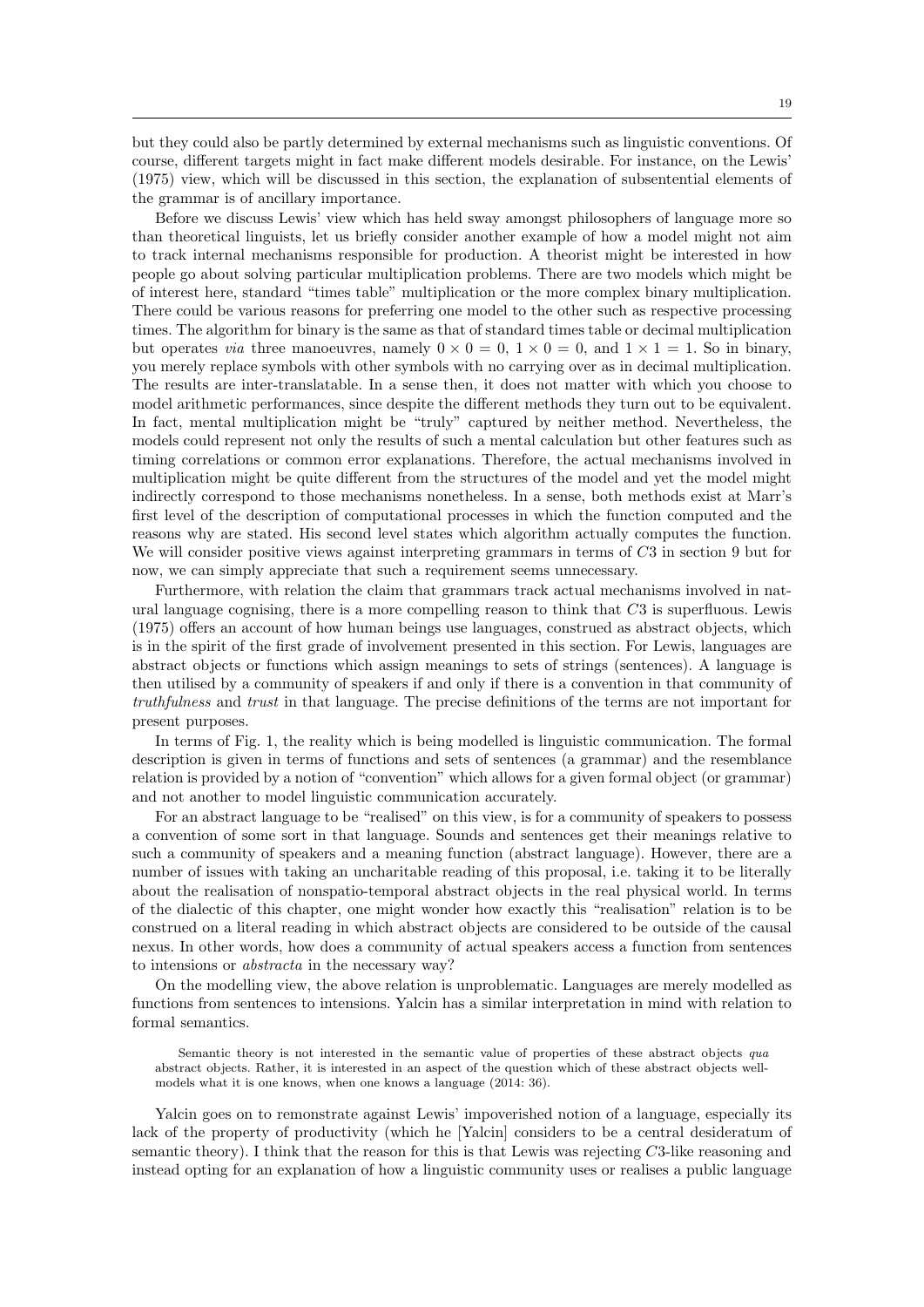(assigns meanings to its sentences).<sup>15</sup> Therefore, the model was impoverished or rather simplified for this purpose.

In terms of grammars, Lewis (1980) opts for a more broadly construed sentential account which importantly casts doubt on C3.

I use the word 'grammar' in a broad sense. Else I could have found little to say about our assigned topic. If it is to end by characterizing truth-in-English, a grammar must cover most of what has been called syntax, much of what has been called semantics, and even part of the miscellany that has been called pragmatics [...] You might insist that a good grammar should be suited to fit into psycholinguistic theory that goes beyond our common knowledge and explains the inner mechanisms that make our practice possible. There is nothing wrong in principle with this ambitious goal, but I doubt that it is worthwhile to pursue it in our present state of knowledge (81).

This is compatible with grammars being scientific models (or abstract objects in Giere's sense) aimed at representing only the class of linguistic objects or languages usable by various communities (and a few innocuous extras). The grammars do not seem to specify linguistic competence or abstracta in the traditional sense nor "inner mechanisms" of language users, rather they specify functions that can describe or model the linguistic behaviour of language-using communities.

Lewis' position (as with my own) can be seen as a conciliatory intermediate position between the two different ontologies mentioned in the previous sections. In a sense, both positions, Conceptualism and Platonism, are correct. They both tell a part of the story. Understanding the whole story involves appreciating how these ontologies connect with one another. If we appreciate a language as an abstract object in the sense of it modelling the patterns of speakers/hearers, we can do so. As Yalcin mentions, we are not interested in languages as abstract objects qua abstract objects but rather as formal tools for modelling linguistic behaviour. So in this sense, a language is a formal object picked out by a linguistic community by means of the finite rules of the grammar. It might be somewhat misleading to describe the view thusly. In the parlance of scientific modelling, a natural language, which is an abstract object for Lewis, is used to model the particular linguistic conventions of a given community. Substitute Lewis' language for grammar here and his languages for rule-governed linguistic behaviour or competence and you have the first grade of involvement for linguistics.

By taking the scientific modelling route, as I have, we can explain (in Lewisian terms) how a language can both be infinite and finite. The Language is given to us by the formal grammar which can involve recursive functions and thus discrete infinity while *Languages* we use in our daily lives, constitute the finite expressive needs of linguistic communication. The position also allows for some neutrality on whether we are modelling mental processes or states or the behavioural output of public languages as in Lewis (1975). We might discover that the features of our models do track the internal mechanisms of individual language-users but this is by no means entailed by the modelling process.

Conceptualists might be reluctant to accept the first grade of involvement for a number of reasons. Firstly, as previously mentioned, the first grade does not entail any specific ontological position. It is perfectly compatible with our grammars modelling abstract objects themselves, theories (in the logical sense) or bee dances for that matter and not only the human mind/brain. Thus, it is a weaker claim than the Conceptualist position in this sense. I think that this is an

<sup>&</sup>lt;sup>15</sup> In fact, adherence to a strong interpretation of C3 can lead us astray in some cases. There is a school of thought which takes infinity or fixed cardinality not only to be a modelling choice, as in the previous section, but to be a feature of the particular mathematical model used in linguistic theory, namely Post canonical production systems. Thus, infinity is an artefact of the model. It is obvious that not all the artefacts of models should receive interpretation in the target system. Especially if productivity facts can be captured by alternative formalisms which do not posit the putative property. For a specific example, Sampson (2001) criticises Chomsky's problematic "undue preoccupation with strings" in The Logical Structure of Linguistic Theory (1975). He points out that treating the syntax *via* derivations of strings and sets of strings is an unnecessary detour when phrase-structure grammars could be characterised with well-formedness conditions on trees directly. Furthermore, the derivational alternative forces certain untoward consequences.

Chomsky's approach forces him to impose two quite arbitrary restrictions on phrase-structure rules, namely, that no rule may rewrite any symbol  $\overline{A}$  as either the null string, or as a sequence including  $\overline{A}$ . Both of these forbidden types of rule frequently seem appropriate in describing real language, and under the alternative view of phrase-structure grammars there is no objection to them (Sampson, 2001: 156).

In this case, the model has features that the real world does not. In many other cases, the target has features which outstrip the models. Trying to find a home for every feature of the model as a mechanism or constraint might turn out to be deeply problematic.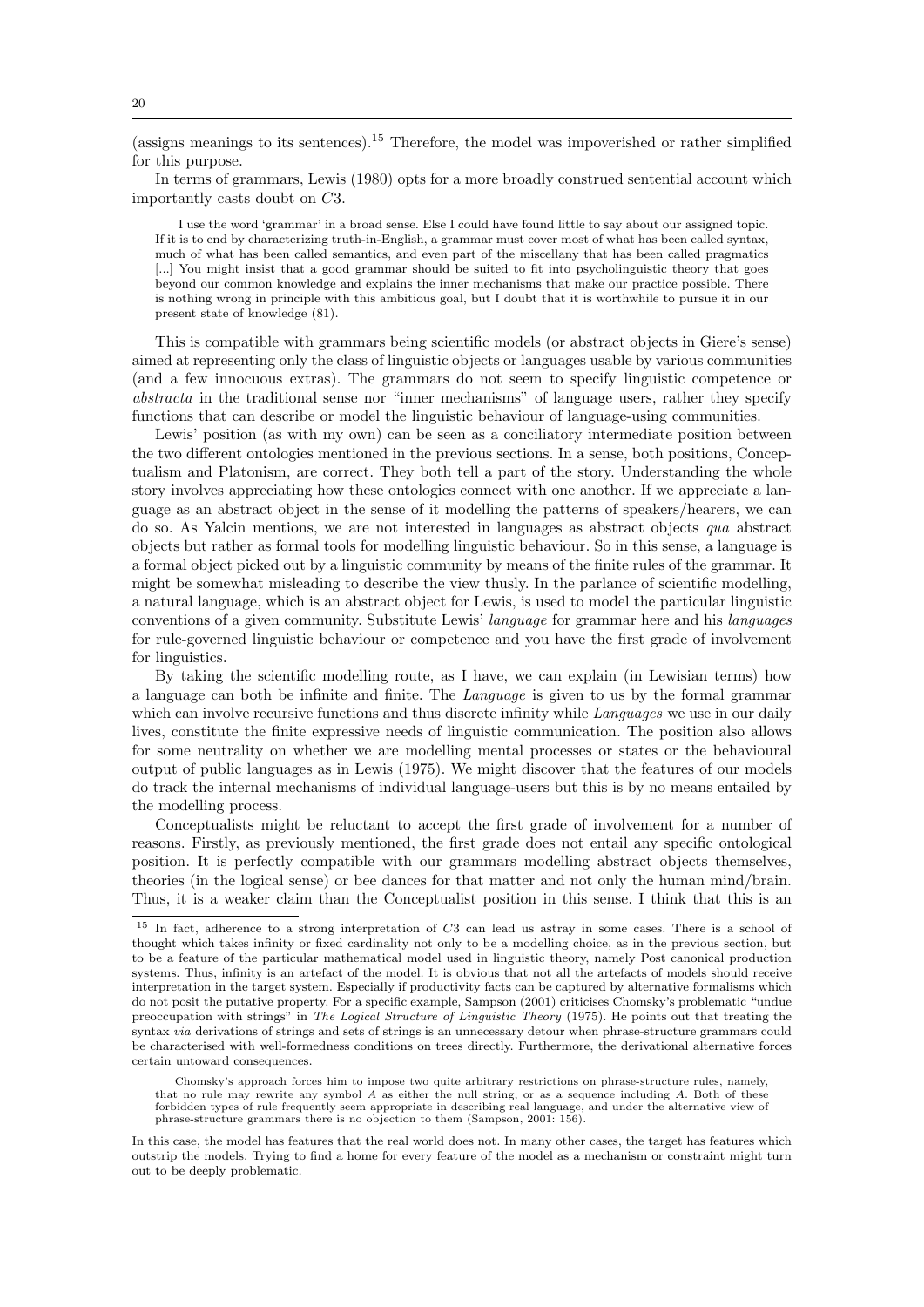advantage of the view but it might escape an important aspect of the Chomskyan project, namely representationalism. I will return to this point in the section 9.

# 8 The Second Grade: Grammars as Mathematical Theories

So far we have been trying to characterise the nature of the linguistic enterprise according to the mathematical involvement of its grammars. However, some theorists such as Postal (2003, 2009) argue that there is a tension in attempting to reconciling (1) the physical biological aspect of natural language (or the empirical scientific status of linguistics) with (2) the formal aspect of its description. In 7., I argued that this can be done successfully. However, my view took no essential position on the ontology of natural language and thus could be compatible with something other than (1). For those who hold something like (1), the third grade of involvement (the topic of the next section) is the next natural step. However, on that grade, it is not clear how to meet Postal's challenge among other things (at least as the view currently stands). Nevertheless, there is still another option available to those interested in a coherent ontology for linguistics. This option takes the form of rejecting (1) outright and placing (2) at the forefront of the linguistic agenda. So the second grade of mathematical involvement for grammars places linguistics at the level of a formal science. Importantly, however, I hope to show that this position is not exhaustively captured by the linguistic Platonism of Postal or Katz and specifically does not necessarily entail its infinite ontology.

A grammar, on this grade, is viewed as a scientific theory but of a specific kind, namely a mathematical theory. The modelling picture of 7 (and Fig. 1) is thus truncated and the formal descriptions of the grammar, such as the proof systems along the lines of the Post canonical system of section 3, specify linguistic reality directly. Another way to put this is that the structural relation between the grammar and the target, as per strong  $C_1$ , is identity. On this view, grammar construction involves intuiting or deducing aspects of an abstract linguistic reality in similar fashion to proof construction in logic or mathematics.

On this grade of involvement, in order to describe or explain certain (constitutive) properties of natural languages at the appropriate level of abstraction (types in lieu of tokens) such as recursion or infinity, mathematics is not only structurally necessary as in  $C1$  but also materially so as in  $C2$ since both the grammar and the target are equally abstract (or non-spatio-temporal).

My argument against this construal of the relationship between mathematics and linguistics takes two forms. On the one hand, I will argue for a methodological distinction between linguistic and mathematical theorising. On the other hand, I will argue that even if this latter objection can be overcome, the second grade of mathematical involvement still does not entail linguistic Platonism or an actual linguistic infinity, since interpreting linguistics as a formal science opens up myriad possibilities within the foundations of mathematics.

Methodological distinctness might seem obvious. It might be argued that it is clear that linguists do not make similar claims to those of mathematicians nor use similar methods to establish those claims, namely a priori methods. Linguistic grammars are concerned with natural languages, use empirical data and are thus scientific theories (or models) not formal ones. However, doing this might be begging the question against the Platonist or the adherent of a second grade of involvement (not identical to the Platonist). The Platonist claim is precisely that natural languages are abstract in the same sense as natural numbers are, linguistic claims are true of an objective (necessary) acausal reality and grammars are proof systems or mathematical theories describing properties and relations of this reality.

One reason for the methodological discrepancy between linguistics and mathematics could be that linguistics certainly seems to use mathematical tools in identifying the properties of its objects (as do many sciences) but it does not mathematically define the objects of its inquiry or rather use mathematical methods. As I have argued in section 7, linguists are interested in grammars conceived of as abstract objects but not qua abstract objects. In mathematics, once you stipulate or prove the consistency or necessity of an object, its existence follows (consider restricted comprehension or 'separation' in ZFC set theory).<sup>16</sup> In linguistics, simply finding a consistent set

<sup>&</sup>lt;sup>16</sup> Of course, this is not always the case. The consistency of the Continuum hypothesis and its negation do not establish existence.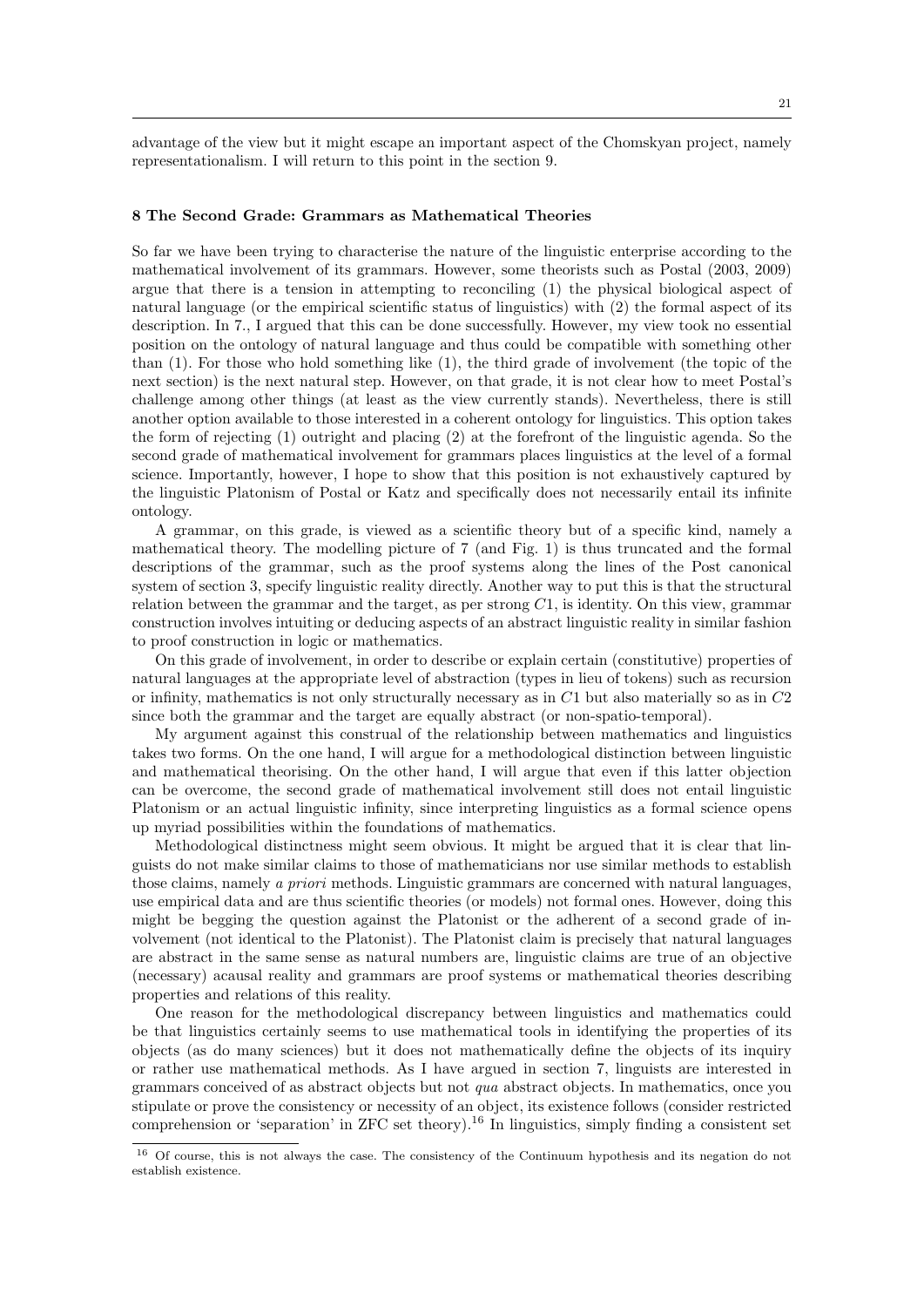of rules is not enough. These rules have to model the structures of real-world languages or linguistic competence, i.e. contingent facts. It is not sufficient to identify a possible sequence of syntactic  $object, O(object)S(ubject)V(erb)$  for instance, without investigating whether or not this sequence holds for any actual languages.<sup>17</sup>

In terms of the infinity debate. Many linguists, following Chomsky, Hauser and Fitch (2002), take recursion or discrete infinity to be a universal property of natural language (as we saw in section 4.1). However, this posit too has been challenged on the empirical level by Everett (2005) who infamously claimed that recursion is missing from the syntax of Pirahã, a language spoken in Amazonas Brazil, and thus cannot be a universal property of natural language.

It seems that in linguistics, even the most theoretically charged debates cannot escape the empirical. Thus, the fields of mathematics and linguistics are methodologically distinct.

Of course, a theorist on this grade of involvement could accept all (or most) of this reasoning and still maintain that linguistics is a formal science of a slightly different order. Katz (1981) anticipates some objections similar to the ones I have raised above. He holds that there is a "single faculty of intuition" responsible for competences of different a priori areas of knowledge and the varying abstract objects under their respective remits. As for the connection between linguistics and mathematics, he has the following to say.

It may be said, for example, that the practice of the grammarian and the mathematician are dissimilar in that the working mathematician, unlike the working grammarian, does not spend large amounts of time soliciting and collecting intuitions. Conversely, the grammarian does not make extensive use of formal deductive procedures (Katz, 1981: 215).

For Katz, this is all just a matter of degree and the comparatively short history of linguistics. Comparing linguistics as it is today (or in the 80's) to mathematics as it is today is like comparing logic in the time of Aristotle to contemporary mathematical logic. Eventually as the science progresses, we will rely on intuition gathering less frequently. As for the lack of deductive procedures, he argues this is misleading. If we are talking about the proofs within metatheory (about systems) such as soundness, completeness, incompleteness etc. then linguistics indeed does not involve too much mathematics of this kind (with the notable exception of the Vastness proof). If, however, we are talking about first-order theories or proofs then there is an analogue in linguistics. The derivations of our Post canonical systems or generative grammars are such devices and these are ubiquitous. Once again, he thinks that the metatheory will also come along as more formalisation (or rather mathematisation) occurs in the study of natural language (a prerequisite for metatheory in formal systems).

I think that this is an interesting idea, even if it is speculative at best. Certainly, the history of geometry has shown a progression from concern with physical spatial intuitions and with the rise of non-Euclidean geometry in the 19th century culminating in the Hilbert programme in the 20th, to an abstract science not essentially informed by real-world constraints. I am not sure, however, how to imagine a similar scenario with relation to natural language in which linguistic intuitions no longer play any definitive role in grammar construction.

What underlies the methodological distinctness claim in my view is another confusion in terms of the nature of grammars which relates back to George's (1989) characterisation. In the previous section, on the previous grade of involvement, grammars as models or abstract objects were confused with psychogrammars and the physiogrammars which underlie them. On this grade of involvement, grammars are confused with the abstract objects themselves. As mentioned in section 7, we are not interested in grammars as abstract objects qua abstract objects but rather as abstract objects qua models of linguistic phenomena.

This is my case for the methodological separation of mathematics and linguistics. We can now move on to the second part of the argument, namely that even if we do accept the second grade of mathematical involvement for the grammars of natural language, this in itself does not entail linguistic Platonism or the view that languages are infinite abstract objects not extended in space or time.

The reason is that the second grade of involvement, the claim that linguistics is a formal science akin to logic or mathematics (but perhaps not identical), does not necessarily entail the existence

<sup>&</sup>lt;sup>17</sup> Incidentially, this rare sequence of word order can be found in some languages along the Amazon basin.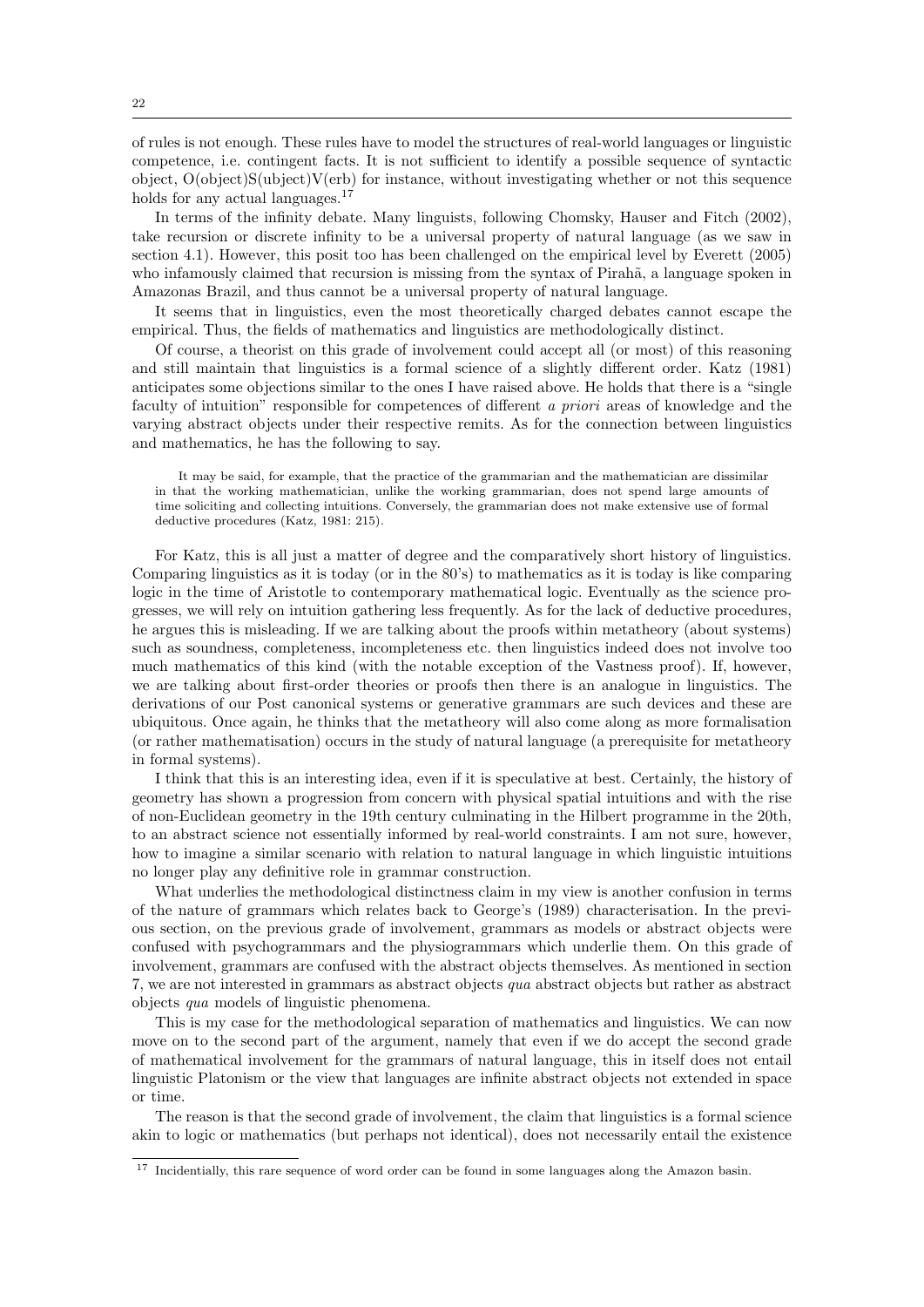of abstract mind-independent objects. The philosophy of mathematics offers many different approaches to the ontology and interpretation of mathematics including nominalism. It is not clear to me why a Platonistic linguistics is considered to be the default position for a coherent ontology or for an analogy with the formal sciences. In fact, there are a number of reasons for opting for an alternative picture.

For one thing, if we accept a Platonistic ontology for linguistic objects we face Benaceraff's famous dilemma. Benaceraff (1973) argued that there is a tension between the semantics and epistemology for any theory of mathematical truth. If we attempt to offer a standard account of its semantics (in terms of our best truth-conditional theory) then we have reference to abstract objects which moves us further away from a standard (causal) account of its epistemology. Suffice to say, that with Platonism comes an added epistemological burden. Not only is reference to abstract objects difficult to explain but knowledge of an acausal non-spatio-temporal realm beyond the physical is highly problematic.

This problem *inter alia* has prompted many philosophers of mathematics to opt for nominalistic accounts of mathematics, which do not posit abstract objects (Field 1980, Azzouni 2004). There are also structuralist accounts, modal (Hellman 1989) which only require possibilia, eliminative, which similarly to nominalism, do not posit mathematical objects, non-eliminative, which do but in a "places-as-objects" within structures notion of object (Resnik 1997, Shapiro 1997). And then there are varieties of Platonism, hard-line (Gödel 1944) and more light-weight versions (Linsky and Zalta 1995). This list is not exhaustive by any means.

Therefore if linguistics is a formal science, as the second grade of involvement assumes it is, then there is no principled reason to opt for naive Platonism or the view that languages are actually infinite. As mentioned at the start of this section, the second grade of mathematical involvement for grammars, in which grammars are mathematical theories, does not entail any specific ontology for linguistic objects (or their necessary existence). Furthermore, we are still burdened with accounting for the empirical side of linguistic research and how abstract languages relate to everyday spoken languages.

# 9 The Third Grade: Representational Realism

On the last grade of mathematical involvement, the linguistic rules and the various posits (such as PRO, traces or copies depending on your generative persuasion etc.) of grammars are argued to have greater significance to the physical system represented than indirect representation or modelling of some sort. Linguists sometimes speak of the rules of a grammar being "internally represented" on this view. Chomsky (1986a: 243) describes a speaker "equiped with a grammar" as someone who "internalizes a system of rules". On the basis of such an internalisation of a rule system  $R$ , the speaker's linguistic behaviour can be explained or predicted by the structure of  $R$ (i.e. C1). To glean how this level of involvement is starkly different from the positions described in the previous sections, Pylyshyn is particularly illuminating.

[D]espite the uncertainties, none of us doubted that what was at stake in all such claims was nothing less than an empirical hypothesis about how things really were inside the head of a human cognizer. We knew that we were not speaking metaphorically nor were we in some abstract way describing the form of the data. (1991, 232)

We can see from this quote that the third grade of involvement, or "representational realism" as Pylyshyn calls it, is a much stronger claim than first grade (or the second). Grammars, on this view, are really like scientific theories and their posits are of the same nature as atoms and quarks are in physical theory, that is actual features of the physical system. If a grammar posits a mechanism of wh-movement or a recursive rule like adjectival modification (AP bar in X-bar theory), then these are features of a language user's actual brain-state when parsing these structures and languages are discrete infinite. This is in line with some form of C3. The claim that linguistics will eventually be subsumed by biology or neuroscience seems less vague on a this grade of involvement.

It is important to pause here to consider the difference between theories and models again. In the previous sections, I took models to be indirect representations of a target system. The mathematical structures involved in the building of models or grammars did not necessarily reflect any structural features of the target system in kind. For instance, positing recursive elements in the grammar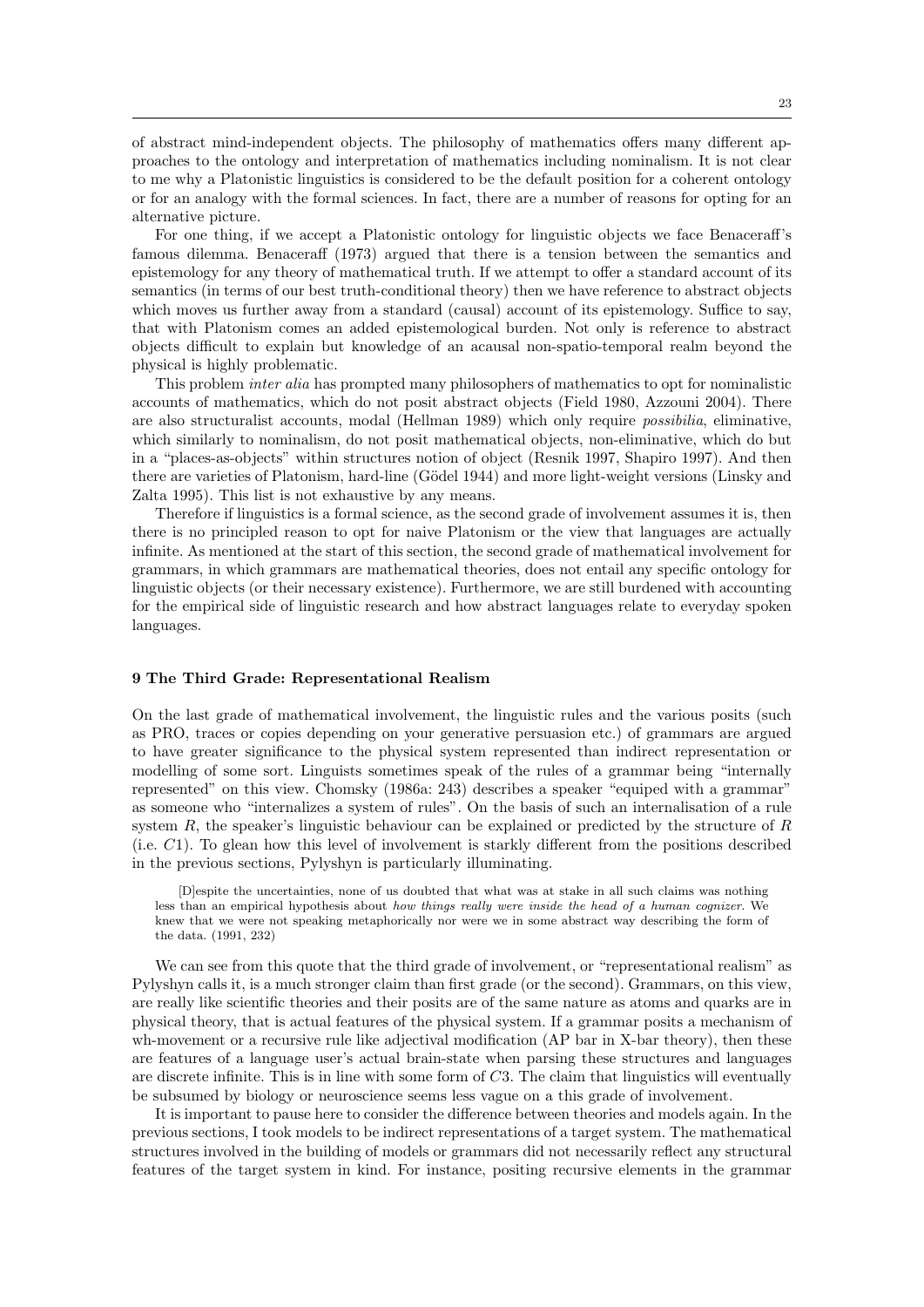only modelled iterative constructions in natural language indirectly, therefore I held that natural language did not need to be committed to recursion or infinity. In fact, the move within generative grammar from the recursive structures of Post-canonical systems to the single set-theoretic merge operation is evidence of the fact that recursion is an aspect of the models or grammars which can change without the target system changing (presumably language didn't change when linguists moved from the Extended Standard Theory to Minimalism). Scientific theories, on the other hand, represent the target system or natural world *directly*. In other words, scientific theories tell us what there is in the world. If grammars are scientific theories, then the structures and posits within them are claimed to be actual features of natural language (which are brainstates on this view). Thus recursion and infinity are aspects of natural language competence and indeed Conceptualists often speak this way (as in the many examples shown in section 3). Such an interpretation of the role of grammars naturally lends itself to analogies with mathematical cognition which presumably involves similar structures. For instance, if merge is an evolutionary mutation, it cannot merely be a formal aspect of a model. In order for this claim to even begin to make sense, it has to be assumed to be a claim about actual features of linguistic competence or reality posited by the grammar. Thus grammars preserve the very structures of linguistic reality and the third grade of involvement is committed to a strong version  $C1$  as well as  $C3$  (we will see how it is committed to  $C2$  in section 9.1 below).

Evans (1981) is an interesting test case for representalism realism. In response to a criticism (initially levelled at Chomsky by Quine (1972)) that weakly equivalent grammars (mentioned in section 7.2, with different internal structures but equivalent behavioural output) pose a problem for representational realism, Evans offers a dispositional account of tacit (semantic) knowledge. I will only focus on the structure of the argument with relation to infinite generalisations here.

Evans argues that given two weakly equivalent systems, one containing axioms or primitives and another containing composition rules and constituents, the former unlike the latter will be unable to predict the human speaker's ability to understand previously unheard or novel sentences. The second system might be considered generative but it is not necessarily infinite (in fact Evans cautions against confusing infinity and creativity).

The important aspect of Evans' dispositional account is that it has an empirical, testable component. Two weakly equivalent grammars create distinct dispositions, ones which have distinct explanatory power. In other words, there are ways in which we can divine which grammars are "internally represented" by an agent on the basis of certain dispositions elicited by the structures or posits of the grammar. Nevertheless, the property of discrete infinity is unlikely to be read off grammars even dispositionally. There might be no upper bound on the number of sentences (needed for creativity) but nothing indicating that language is a set containing a nondenumerable infinity of objects (see Pullum and Scholz (2010) for discussion). Accounts such as this one were part of the motivation behind early psycholinguistics. However, the failure of hypotheses such as the derivational theory of complexity or the claim that "the complexity of a sentence is measured by the number of grammatical rules employed in its derivation" (Fodor, Bever and Garrett, 1974: 319), showed that this project was not the sought-after evidence for representational realism or

In fact, as Devitt (2006) notes, even when there is some positive evidence for posits of a grammar such as constituent structure (like in the famous "click location" experiment discussed in Fodor et al. 1974), this offers no proof of the psychological reality of the rules unless we presuppose the truth of the second grade involvement (representational realism or Devitt's Representational Thesis (RT)). These experiments could show no more than that competence respects certain structural posits of our grammars (Devitt's minimal position M). Fodor *et al.* themselves could not find any place for internalised grammar rules in actual parsing, "[t]here exists no suggestions about how a generative grammar might be concretely employed as a sentence recognizer in a psychologically plausible model" (1974: 75).

A further interesting fact about psycholinguistic or physiological evidence is that it generally plays no real role in grammar construction. The primary data for the grammar on the second grade tend to be native speaker judgements (there are notable exceptions). Since Fodor et al. (1974), there has been a lot of research conducted on psychological and biological effects and interactions in language production and comprehension. For instance, Cowart (1989b) discovered that familial handedness can have an effect on grammaticality judgements involving subjacency. "[R]ight-handed speakers without left-handed relatives are more sensitive to subjacency violations (rate them as less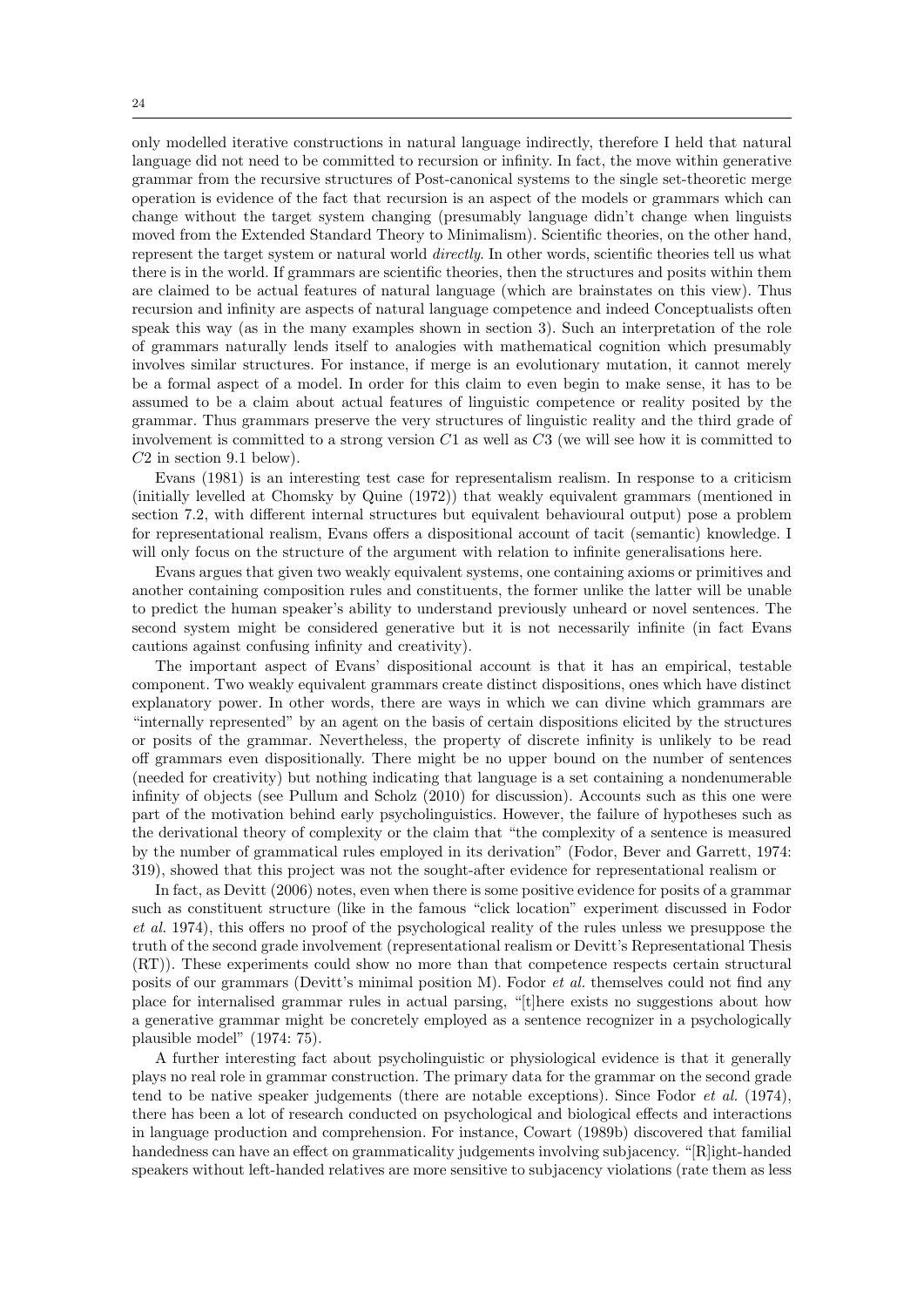grammatical) than right-handers that have lefthanded relatives" (Keller, 1998: 7). If linguists were indeed in the business of developing grammars qua scientific theories of I-languages or brain-states, then such data would surely be more relevant to the task. Yet this and other types of physiological evidence seems to have no place in the grammars of the third grade. This fact is related to an argument presented in Soames (1984) to the effect that linguistics and psychology are empirically divergent or they require different sets of evidence for confirmation of their theories.

The main problem is that representational realism (strong  $C3$ ), and the third grade of mathematical involvement generally, does not find a natural home for infinity claims and the like. If a grammar is embodied in a finite system such as the human brain, then claiming that discrete infinity is somehow also part of that system is problematic. Actual infinities belong in the realm of the formal not the natural (see Peregrin 2000 for one way of viewing the distinction). As we have seen, this forces linguists to claim the extra-biological nature of natural language.

Thus, even if we do accept this grade of involvement and its representational realism, we are still left in some confusion as to the biological underpinnings of the movement. This is the Postal (2003, 2009) problem of how the features of the grammars which involve sets, sentence types and discrete infinity are supposed to be captured by a physical biological system like a brain-state. In section 7., I offered a coherent picture of this relationship in terms of models and their idealisations. I also suggested that Chomskyans would be reluctant to accept this picture. The reason for this reluctance is that they usually have a stronger structural connection in mind, a combination of C1, C2 and C3, as evinced by their adherence to representational realism, which takes the rules and posits of the grammars to be actual structures of the mind/brain of language users used during processing.

# 9.1 Core Grammar, C2 and FLN

Lastly, the purported adherence to C2 needs to be addressed. In the section 7, we saw how assuming material preservation or substance equivalence between models and their targets is not necessary. In the second grade of involvement, we saw how such a claim is problematic. Idealisations, falsemodels, even measurement models are all counterexamples to the claim that it is. Yet on the third grade of involvement, there is a position which seems to incorporate an aspect of C2. The idea is that linguistic competence and performance are separated by "core" and "peripheral" phenomena respectively.

(Chomsky 1981) distinguishes between two parts of the grammar itself, the core and the periphery. The core rules represent the deep regularities of language. The periphery represents marked exceptions, such as irregular verbs, for which there are no deep regularities.

The idea is that linguistic theory should focus on the core phenomena which are susceptible to more or less precise characterisation. While the periphery phenomena, laden with historical accident, dysfluency and irregularity, are to be ignored in a serious science of language. As Pullum (1983) describes the posit,

Chomsky does not assume that the grammars actually internalized by humans are (necessarily) defined as possible by universal grammar (UG). A basic "core" defined by UG is involved, but there is also a "marked periphery" of additional special constructions and exceptional cases that are learned on the basis of experience and not shaped in the same way by UG (448).

This proposal relies on the competence-performance distinction initially presented in Chomsky (1965). Competence is constituted by a generative grammar and indeed represented in the mind of the speaker. However, what psycholinguistic experiments are sometimes tracking are the heuristic and stochastic devices responsible for immediate parsing and performance needs (algorithms in George (1989)) hence the empirical divergence (Soames 1984). One way to think of the relationship between the two systems is that the performance system checks itself on the competence grammar as it processes language in real-time. Think of the competence grammar as the generative grammar box situated somewhere in the mind, around it are the various quick-fire linguistic responses to external stimuli. The box is responsible for checking whether or not a given input is well-formed. When we produce and interpret sentences on the fly, we generally do not rely on this box. But upon reflection we often consult it to "check" whether or not a given string of words is in fact grammatical (hence the divergence between grammaticality and acceptability judgements). To lend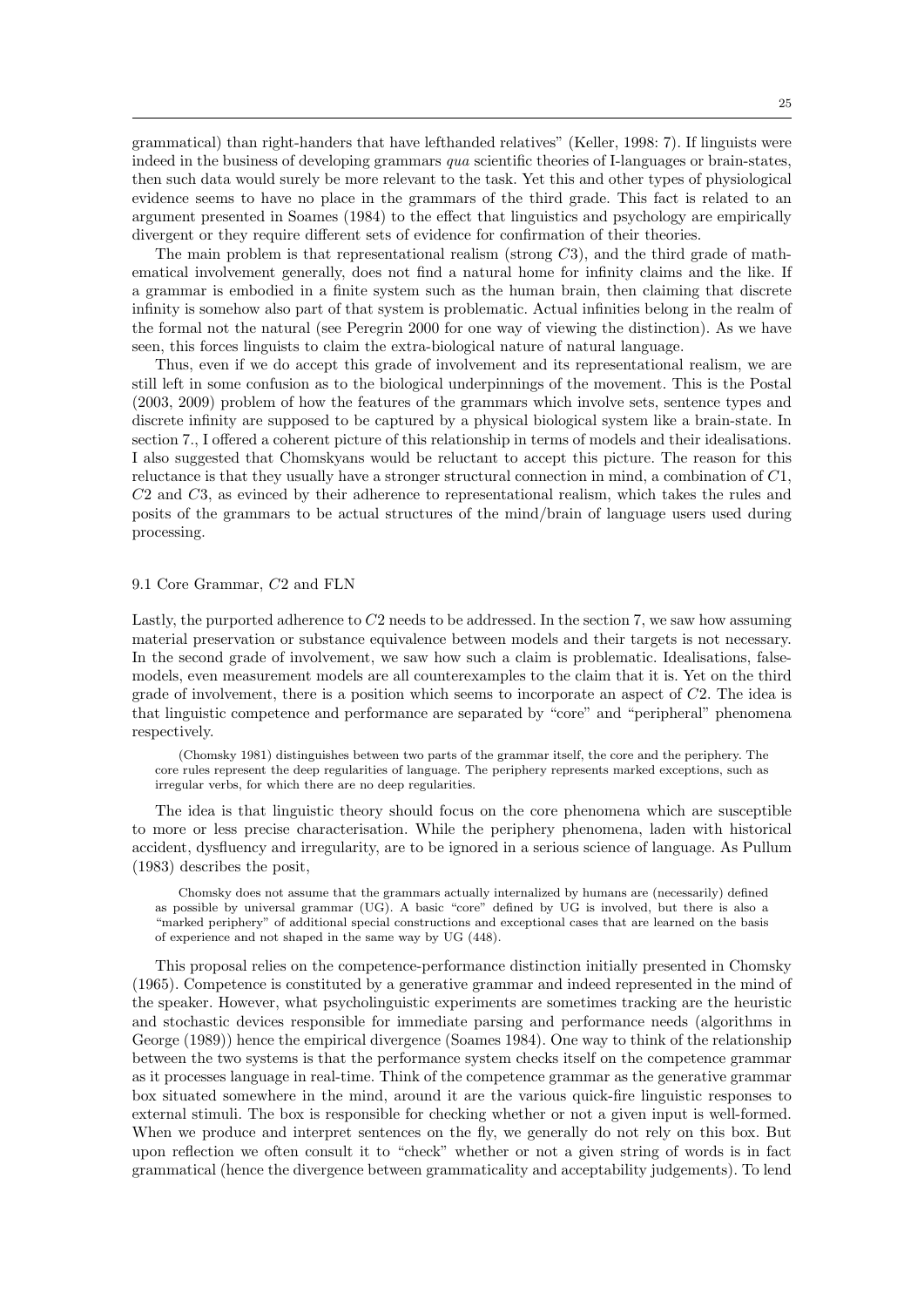some credence to this idea, at the beginning of *Aspects*, Chomsky seemed to base his idealisation of the true subject matter of linguistic theory on precisely this distinction (i.e. an idealised speakerhearer in a homogeneous speech community with perfect knowledge of her language and immune from the vagaries of memory limitations and the like). As Stabler notes,

The linguistic idealization is apparently grounded in the empirical assumption that the mechanisms responsible for determining how phrases are formed in human languages are relatively independent of those involved in determining memory limitations, mistakes, attention shifts, and so on (2011, 70).

This is all very well. But the concept of a "core grammar" has never been precisely laid out in the literature nor has its separation from peripheral mechanisms. As Pullum notes, "it is not clear whether the word "grammar" should be replaced by "core grammar" at the appropriate points. Nor is it clear to me what difference it would make" (1983: 449). If we are to follow a traditional competence-performance divide, we run into problems. For one thing, it is not clear that the line between ideal competence and actual performance can be drawn as sharply as it is suggested here. Various aspects of performance have been shown to be highly systematic and context has been argued to have a significant effect on grammaticality or acceptability judgements (see Jackendoff 2002, Cann et al. 2012, Baggio et al. 2012). Furthermore, constructional approaches such as Goldberg (2003) and Culicover (2011) aim to show that restrictions which govern the socalled "core" apply equally on the "periphery".

We see in Chomsky, Hauser and Fitch (2002) a more contemporary elucidation of the erstwhile core grammar postulate. In this work, the authors distinguish between the faculty of language narrowly construed (FLN), the locus of recursion and discrete infinity, and the faculty of language broadly construed (FLB), the supersystem involving various other cognitive processes at the periphery.

FLN is the abstract linguistic computational system alone, independent of the other systems with which it interacts and interfaces...All approaches agree that a core property of FLN is recursion....This capacity of FLN yields discrete infinity (a property that also characterizes the natural numbers) (Chomsky, Hauser and Fitch, 2002: 1571)

Again, the idea is that discrete infinity is an actual part of the uniquely human language faculty. The major problem for the third grade of mathematical involvement is that in the absence of any evidence of the psychological or neurophysiological correspondence required for such an analysis, i.e. how discrete infinity is realised in the brain, or a precise notion of "core" mechanisms, the success of its grammars as scientific theories is unclear (of course they could be indirectly related as per grade one). I tend to side with Higginbotham (1991: 559) in stating that at the current level of scientific knowledge in linguistics, the second grade of mathematical involvement of grammars is not *indefensible* but rather *inarticulate*, taking strong  $C1$ ,  $C2$  and  $C3$  along with it. I go a step further, however, in claiming that it is therefore an unsound methodological position in light of better options, such as the first grade of involvement. I think that Katz (1981), Postal (2003, 2009) proceed in a similar fashion. The difference is that they offer something along the lines of second grade of mathematical involvement for grammars as a more sound footing for the foundations of linguistics and infinity claims. As shown previously, this latter possibility is no more satisfying on methodological but comes with an increased epistemological burden.

#### 10 Conclusion

There are many advantages to carving up the positions on the foundations of linguistics and infinity claims in linguistics in the way that I have attempted to do in this paper. By appreciating the role of grammars on each grade of mathematical involvement, we can divorce certain methodological concerns from ontological ones. We can also restate the Conceptualist view on less "incoherent" or rather "inarticulate" grounds and resituate the debate outside the scope of metaphysical complications. I further argued that by understanding grammars as formal scientific models, we can resolve the objections posed by Katz, Postal and others of the linguistic Platonist persuasion as well as avoid talk of abstract objects in themselves. The grades also exposed and confronted the mathematisation of natural language by showing that with each grade additional claims  $(C1-C3)$ as to the significance of the mathematical apparatus were imposed.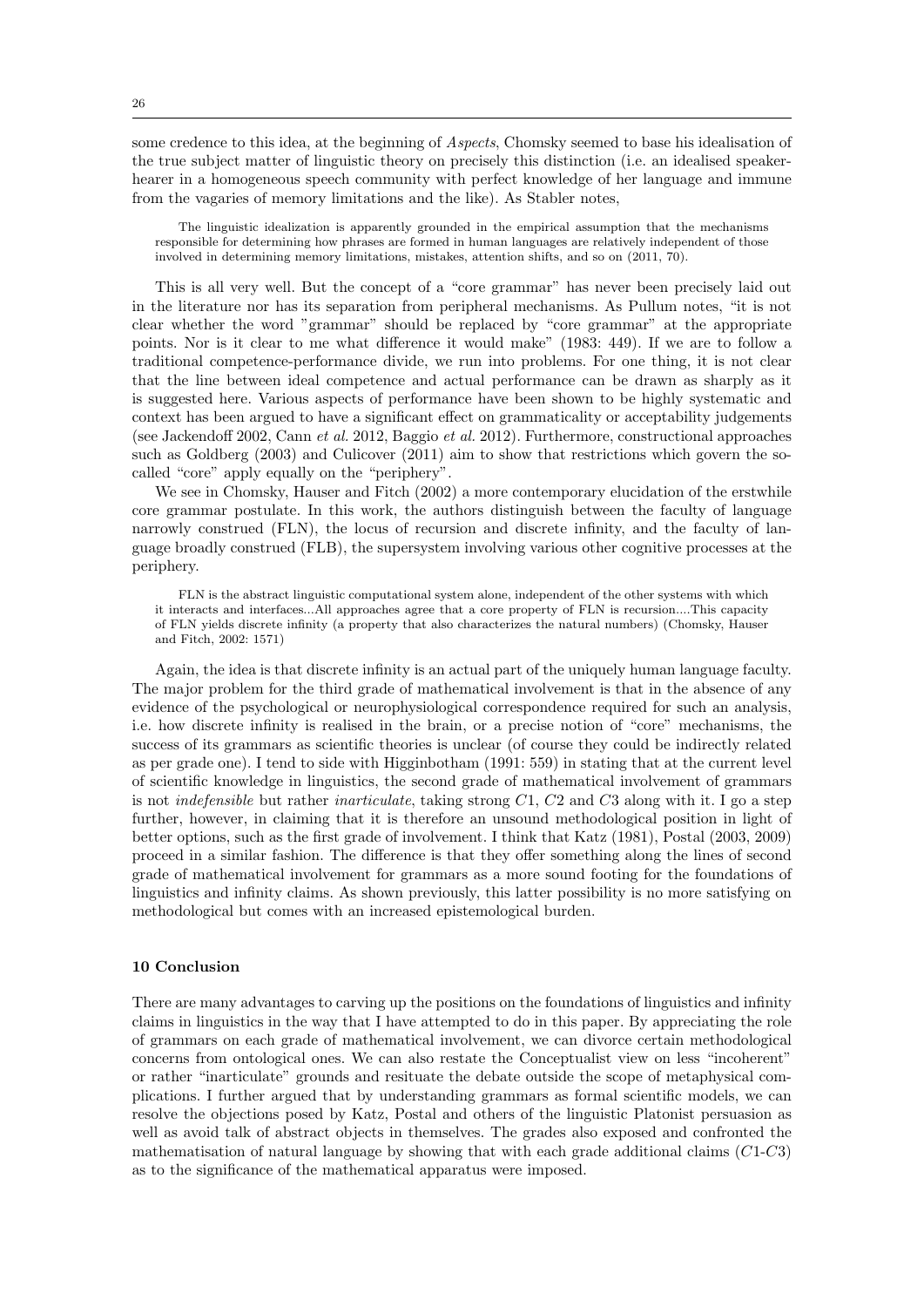In this paper, I have attempted to resituate (and hopefully reenergise) the debate on the ontological foundations of linguistic theory as well as the role of infinite generalisations within the field. I have placed the role of grammars at the center of my three grades of mathematical involvement for linguistics by describing them in terms of three methodological commitments, C1, C2 and C3. Furthermore, I argued that the first grade of involvement offers the linguist the path of least resistance, drawing from insights in computational linguistics and scientific modelling. I argued that the second and third grades are more problematic but certainly not beyond redemption or merit. My hope is that, at the end of the day, whichever path a linguist chooses to take for the interpretation of her field, or infinite generalisations within it, will be marked more clearly by appreciating or at least considering some of the arguments presented above.

Acknowledgements I would like to thank Josh Dever, Ephraim Glick, Patrick Greenough, Geoff Pullum, Kate Stanton, Zoltán Szabó, Bernhard Weiss and two anonymous referees for their insightful comments on various drafts of this paper. I would also like to thank audiences at the Arch´e Research Centre and the joint Semantics Seminar at the linguistics and philosophy departments at Yale University for their excellent comments and suggestions on this research.

## References

Azzouni, J. 2004: Deflating Existential Consequence: A Case for Nominalism. New York: Oxford University Press. Baggio, G., van Lambalgen, M., and Hagoort, P. 2012: 'Language, Linguistics and Cognition'. In Kempson, R., Fernando, T., and Asher, N. (eds). *Philosophy of Linguistics*. Elsevier B.V. North Holland.

Bar-Hillel, Y. 1953. 'On Recursive Definitions in Empirical Science'. 11th Natural Congress of Philosophy 5: 160-165. Benacerraf, P. 1973: 'Mathematical Truth'. The Journal of Philosophy, Vol. 70, No. 19. pp 661-679.

Bloomfield, L. 1936: 'Language or Ideas?' Language, vol. 12, pp 89-95.

Boeckx, C. 2015: 'Beyond Humboldt's problem: reflections on biolinguistics and its relation to generative grammar'. Language Sciences, Vol. 50, pp 127-132.

Bromberger, S. 1989: 'Types and Tokens in Linguistics'. In Reflections on Chomsky George, A. (ed.), pp 58-90. Basil Blackwell.

Cann, R., Kempson, R., and Wedgwood, D. 2012: 'Representationalism and Linguistic Knowledge'. In Kempson, R., Fernando, T., and Asher, N. (eds). Philosophy of Linguistics. Elsevier B.V. North Holland.

Chomsky, N. 1956b: 'Three models for the description of language'. IRE Transactions on Information Theory IT-2: 113-123.

Chomsky, N. 1957: Syntactic Structures. Mouton Press: the Hague.

Chomsky, N. 1959: 'On certain formal properties of grammars'. Information and Control 2.137-167.

Chomsky, N. 1965: Aspects of the Theory of Syntax. MIT Press, Cambridge, Massachusetts.

Chomsky, N. 1972: Studies on Semantics in Generative Grammar. The Hague: Mouton.

Chomsky, N. 1986a: Knowledge of Language: Its Nature, Origin, and Use. New York Praeger.

Chomsky, N. 1995: The Minimalist Program. Cambridge, Mass.: MIT Press. Reprinted 20th Anniversary Addition, 2015.

Chomsky, N. 2000b: The Architecture of Language. New Delhi: Oxford University Press.

Chomsky, N., Hauser, M., and Fitch, W. 2002: 'The Faculty of Language: What is it, who has it, and how did it evolve?' Science, Vol. 298. pp 1569-1579.

Chomsky, N. 2005: 'On Phases'. MIT MS.

Chomsky N. 2006: Language and Mind. Cambridge, UK: Cambridge University Press.

Chomsky, N. 2010: 'Some simple evo-devo theses: how true might they be for language?' In R.K. Larson, H. Yamakido, and V. Deprez (eds.), Evolution of Human Language: Biolinguistic Perspectives. Cambridge University Press, pp 45-62.

Chomsky, N. 2012: The Science of Language: Interviews with James McGilvray. Cambridge University Press, Cambridge.

Chomsky, N and Miller, G. 1963. 'Introduction to the Formal Analysis of Natural Languages'. In The Handbook of Mathematical Psychology, Volume II, edited by Duncan Luce, R., Bush, R., and Galanter, E., John Wiley & Sons. Cowart, W. 1989b: 'Notes on the Biology of Syntactic Processing'. Journal of Psycholinguistic Research 18(1): pp 89 103.

Culicover, P. 2011: 'Core and periphery'. In The Cambridge Encyclopedia of the Language Sciences, Hogan, P. (ed.), 227230. Cambridge: Cambridge University Press

Davies, M. 1987: 'Tacit Knowledge and Semantic Theory: Can a Five Per Cent Difference Matter?' Mind, Vol. 96, No. 384, pp. 441-462.

Devitt, M. 2006: Ignornance of Language. Oxford University Press.

Epstein, S., and Hornstein, N. 2005: Letter on 'The future of language'. Language, 81:36.

Evans, G. 1981: 'Semantic theory and Tacit Knowledge'. in Collected Papers 1996, pp 322-342. Clarendon Press.

Everett, D. 2005: 'Cultural constraints on grammar and cognition in Pirahã: another look at the design features of human language'. Current Anthropology, 46, 621634.

Field, H. 1980: Science without Numbers: A Defense of Nominalism. Princeton, N.J.: Princeton University Press. Field, H. 1985: 'Comments and Critism: On Convervativeness and Incompleteness'. Journal of Philosophy, Vol. 82, No.5, pp 239-260.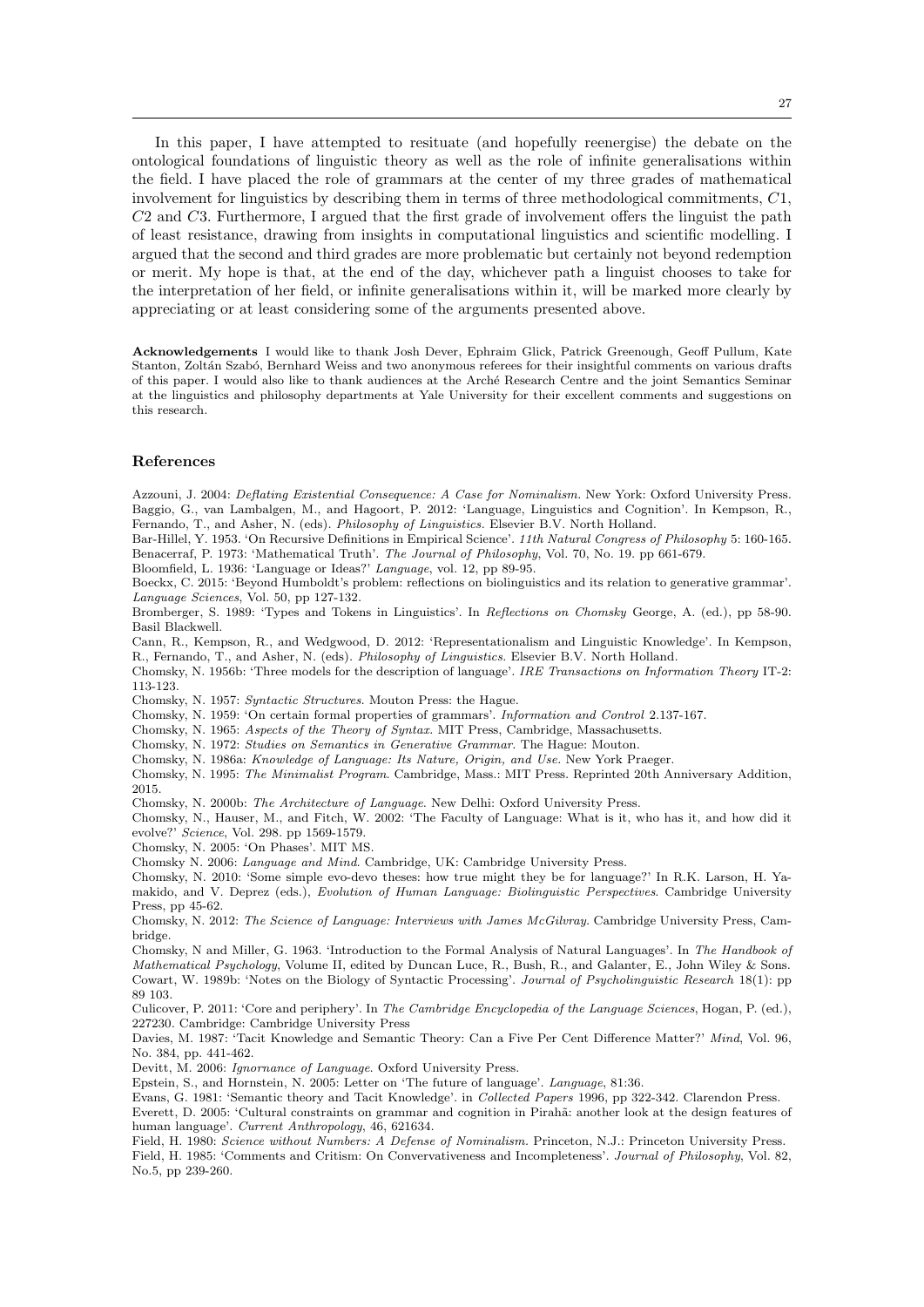Fodor, J., Bever, T., and Garrett, M. 1974: The Psychology of Language. McGraw-Hill Publishers.

Frigg, R. 2010b: 'Models and Fiction'. Synthese, 172(2): 251–268.

George, A. 1989: 'How not to become confused about linguistics'. In Reflections on Chomsky, pp 90-110. Basil Blackwell.

George, A. 1996: 'Katz Astray'. Mind and Language, Vol. 11. No. 3, pp 295-305.

Giere, R. 1988: Explaining Science: A Cognitive Approach. Chicago: Chicago University Press.

Gödel, K. 1944: 'Russell's Mathematical Logic'. In Benacerraf, P., and Putnam, H. (1983) (eds.), *Philosophy of* Mathematics: Selected Readings. Cambridge University Press.

Godfrey-Smith, P. 2006: 'The Strategy of Model-based Science'. Biology and Philosophy, 21: 725–740.

Goldberg, A. 2003: 'Constructions: a new theoretical approach to language'. TRENDS in Cognitive Sciences Vol.7 No.5.

Hellman, G. 1989: Mathematics without Numbers: Towards a Modal-Structural Interpretation. Oxford: Clarendon Press.

Higginbotham, J. 1991: 'Remarks on the Metaphysics of Linguistics'. Linguistics and Philosophy, Vol. 14, No.5 pp 555-566.

Hilbert, D. [1899]: Grundlagen der Geometrie. Leipzig, Teubner; Foundations of Geometry, tr. by Townsend, E, La Salle, Illinois, Open Court, 1959.

Hinzen, W., and Uriagereka, J. 2006: 'On the Metaphysics of Linguistics'. In Erkenntnis, Vol. 65, No.1, pp 71-96. Jackendoff, R. 2002: The Foundations of Language. Oxford University Press.

Katz, J. 1981: Language and Other Abstract Objects. Rowman and Littlefield, Totowa, New Jersey.

Katz, J. 1985: 'An outline of platonist grammar'. In Katz, J (ed) The Philosophy of Linguistics. Oxford University Press.

Katz, J. and Postal, P. 1991: 'Realism vs. Conceptualism in Linguistics'. *Linguistics and Philosophy* Vol. 14, No.5 pp 515-554.

Kornai, A. 2014: 'Resolving the Infinitude Controversy'. Journal of Logic, Language and Information, Vol. 23, Issue 4, pp 481-492.

Langendoen, T. 2003: 'Merge'. Formal Approaches to Function in Grammar: In Honor of Eloise Jelinek, ed. by Andrew Carnie, Heidi Harley & Mary Willie, 307-318. Amsterdam: John Benjamins.

Langendoen, T. 2008: 'Coordinate grammar'. Language 84.691-709.

Langendoen, T. 2010: 'Just how big are natural languages?' In van der Hulst, H. (ed.), Recursion and Human Language, pp 139-47. De Gruyter Mouton.

Langendoen, T., and Postal, P. 1984: The Vastness of Natural Languages. Blackwell Publishers.

Lasnik, H. 2000: 'Syntactic Structures'. In Revisited: Contemporary Lectures on Classic Transformational Theory. Cambridge, MA: MIT Press.

Lewis, D. 1975: 'Languages and Language'. In Matinich, P. (ed) The Philosophy of Language. Oxford University Press.

Lewis, D. 1980: 'Index, Context, and Content'. In Kanger, S., and Öhman (eds.) Philosophy and Grammar, 79-100. Linsky, B., and Zalta, E. 1995: 'Naturalized Platonism vs. Platonized Naturalism'. Journal of Philosophy xcii/10: 525-555.

Lobina, D. 2014: 'When linguists talk mathematical logic'. Frontiers in Psychology, Vol. 5. 382, pp 1-3.

Ludlow, P. 2011. The Philosophy of Generative Linguistics. Oxford University Press.

Mäki, U. 2011: 'Models and the Locus of their Truth.' In Synthese 180, pp 47-63.

Marr, D. 1982: Vision. W.H. Freeman and Company: New York.

McDonald, F. 2009: 'Linguistics, Psychology, and the Ontology of Language'. Croatian Journal of Philosophy Vol. IX, No. 27.

Montague, R. 1970a: 'English as a Formal Language'. In: Bruno Visentini (ed.): Linguaggi nella società e nella tecnica. Reprinted in R. Montague, Formal Philosophy. (ed.) R. Thomason. New Haven, CT: Yale University Press, 1974, pp 189-223.

Montague, R. 1970b: 'Universal Grammar'. Theoria 36:37398. Reprinted in R. Montague, Formal Philosophy. (ed.) R. Thomason. New Haven, CT: Yale University Press, 1974, pp. 222-46.

Morrison, M. 2015: Reconstructing Reality: Models, Mathematics, and Simulations. Oxford University Press.

Nefdt, R. 2016a: 'Linguistic Modelling and the Scientific Enterprise'. Language Sciences, Vol. 54, pp 43-57.

Nefdt, R. 2016b: 'Scientific Modelling in Generative Grammar and the Dynamic Turn in Syntax'. Linguistics and Philosophy, Vol. 39(5): 357-394.

Newmeyer, F. 1996: Generative Linguistics: A Historical Perspective. London: Routledge.

Peregrin, J. 1995: 'Structural linguistics and Formal Semantics'. Travaux du Cercle Linguistique de Prague I. Benjamins, Amsterdam.

Peregrin, J. 2000: 'The 'Natural' and the 'Formal'. Journal of Philosophical Logic Vol. 29, No. 1, pp. 75-101.

Postal, P. 2003: 'Remarks on the foundations of linguistics'. The Philosophical Forum. Vol. XXXIV, Nos. 3 & 4.

Postal, P. 2009: 'The Incoherence of Chomsky's 'Biolinguistic' Ontology'. Biolinguistics 3.1: 104-123.

Pullum, G. 1983: 'How Many Possible Human Languages Are There?'. Linguistic Inquiry, Vol. 14, No. 3, pp. 447- 467.

Pullum, G. 2011: 'On the mathematical foundations of syntactic structures'. Journal of logic, language and information, 20(3), pp 277-296.

Pullum, G. 2013: 'The Central Question in Comparative Syntactic Metatheory'. Mind & Language, Vol. 28, No. 4, pp. 492-521.

Pullum, G. and Scholz, C. 2001: 'On the distinction between model-theoretic and generative-enumerative syntactic framework.' In Logical Aspects of Computational Linguistics: 4th International Conference. Springer Press.

Pullum, G. and Scholz, B. 2010: 'Recursion and the infinitude claim'. In van der Hulst, H. (ed.), Recursion in Human Language (Studies in Generative Grammar 104), pp 113-138. Berlin: Mouton de Gruyter.